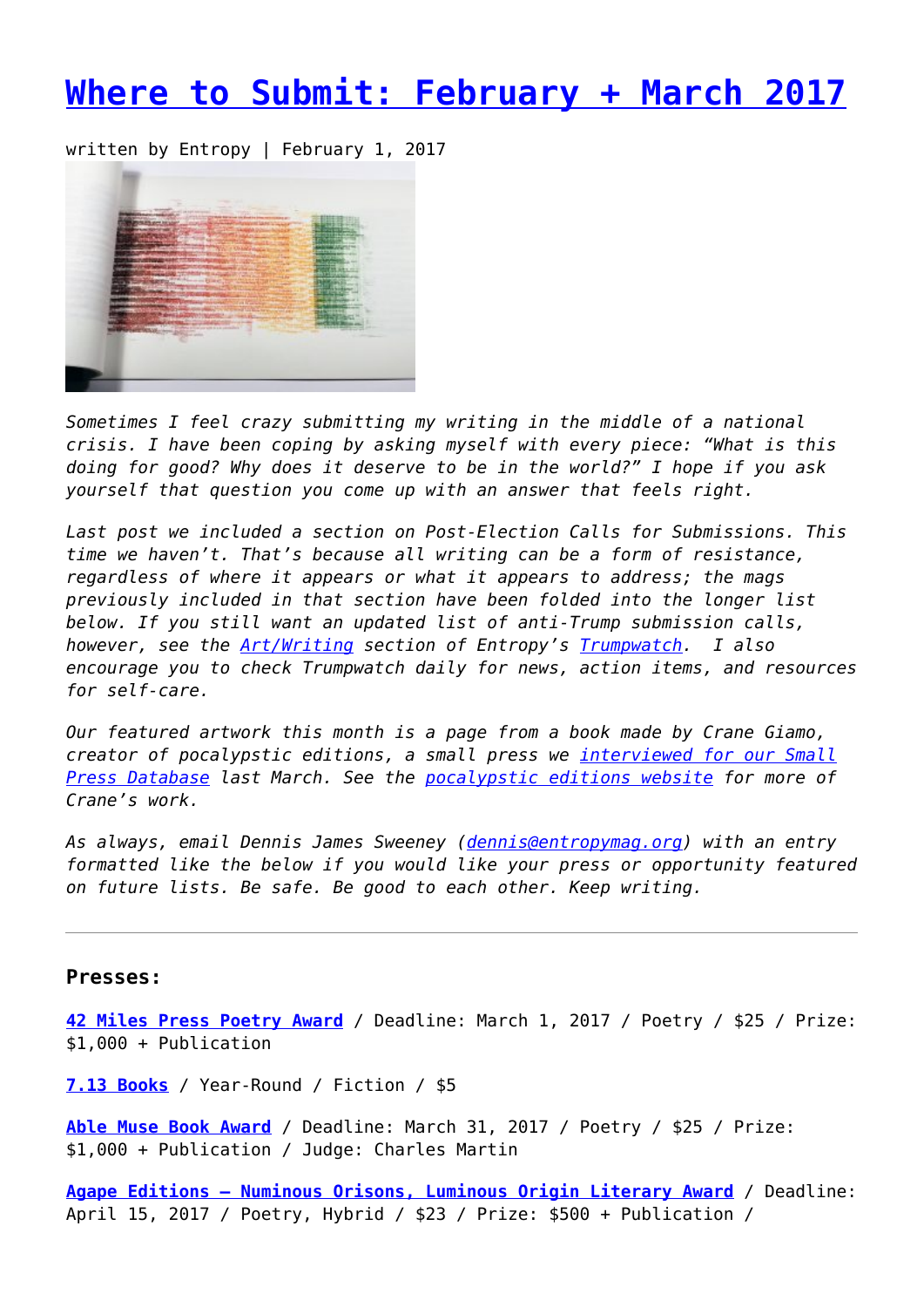Judge: Allison Joseph

**[Ahsahta Press – Sawtooth Poetry Prize](http://ahsahtapress.org/open-submissions/sawtooth-poetry-prize/)** / Deadline: March 1, 2017 / Poetry / \$25 / Prize: \$1,500 + Publication / Judge: Tyrone Williams

**[Another New Calligraphy](http://www.anothernewcalligraphy.com/search/label/information?max-results=50)** / Now / Music, Books

**[Astrophil Press](http://www.astrophilpress.com/submissionguidelines-bedford)** / Deadline: April 10, 2017 / Fiction, Nonfiction, Poetry, Hybrid

**[Ashland Poetry Press – Richard Snyder Memorial Prize](http://www.ashlandpoetrypress.com/guidelines/snyder-prize)** / Deadline: April 30, 2017 / Poetry / \$27 / Prize: \$1,000 + Publication / Judge: Elizabeth Spires

**[AWP Award Series](https://www.awpwriter.org/contests/awp_award_series_overview)** / January 1 – February 28, 2017 / Poetry, Short Fiction, Novel, Creative Nonfiction / \$20 / Prize: \$5,500 (Poetry and Short Fiction) or \$2,500 (Novel and Creative Nonfiction) + Publication

**[Bellevue Literary Press](http://blpress.org/contact/)** / Year-Round / Fiction, Nonfiction

**[Black Lawrence Press – Hudson Prize](https://blacklawrencepress.submittable.com/submit)** / Deadline: Deadline: March 31, 2017 / Fiction, Poetry / \$25 / Prize: \$1,000 + Publication

**[BlazeVOX](http://www.blazevox.org/index.php/faqs/)** / Year-Round / Poetry, Fiction

**[Blue Lynx Prize for Poetry](https://lynxhousepress.submittable.com/submit)** / Deadline: May 15, 2017 / Poetry / \$28 / Prize: \$2,000 + Publication

**[Brain Mill Press – Fiction Program](https://brainmillpress.submittable.com/submit)** / Now / Fiction

**[Brain Mill Press – Ab Terra Series in International Science Fiction](https://brainmillpress.submittable.com/submit)** / Now / Science Fiction

**[Broadside Lotus Press – Naomi Long Madgett Poetry Award](http://www.broadsidelotuspress.com/PoetryAward.htm)** / Deadline: March 1, 2017 / Poetry Collections by African American Poets / Prize: \$500 + Publication

**[Cinestate](http://cinestate.com/books)** / Now / Fiction

**[Cleveland State University Poetry Center – Book Competitions](http://www.csupoetrycenter.com/first-book-poetry/)** / January 1- March 31, 2017 / Poetry, Essays / \$28 / Prize: \$1,000 + Publication / Judges: Suzanne Buffam (First Book Poetry Prize); Rebecca Gayle Howell, Lo Kwa Meien, Lee Upton (Open Book Poetry Prize); Renee Gladman (Essay Collection Prize)

**[co•im•press](https://coimpress.submittable.com/submit)** / Now / Translations

**[Cooper Dillon Books](http://cooperdillon.com/submissions.html)** / Year-Round / Poetry / \$10

**[Counterpath Press](http://counterpathpress.org/contact)** / Year-Round

**[Deep Vellum Publishing](http://deepvellum.org/contact/)** / Year-Round / Translations of Fiction and Nonfiction

**[Del Sol Press First Novel Competition](http://delsolpress.org/DSP-NovelCompetition.htm)** / Deadline: May 5, 2017 / \$30 / Prize: \$1,500 + Publication / Judge: Hallie Ephron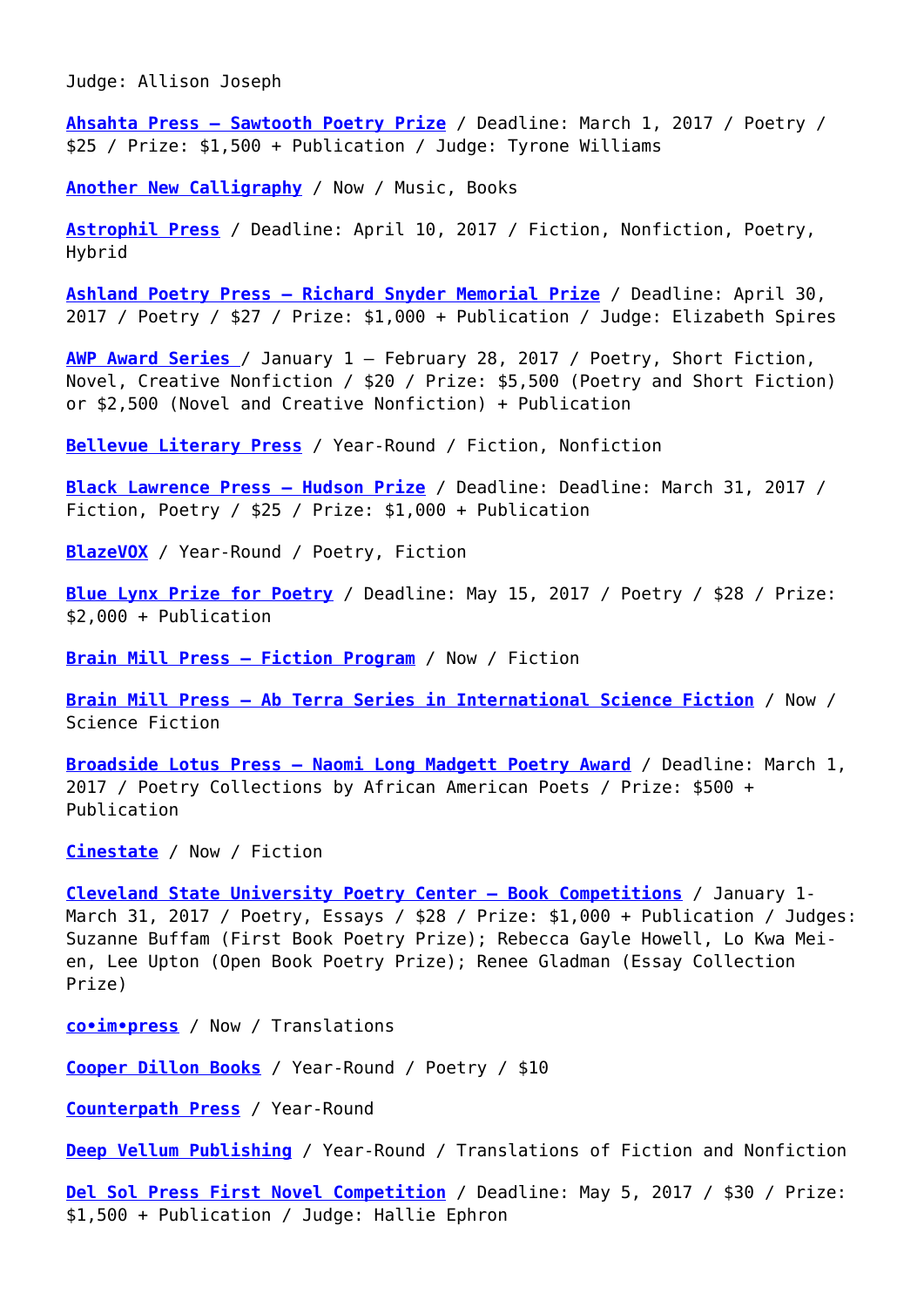**[El Balazo Press](http://elbalazopress.com/about-el-balazo/)** / Now / All Genres

**[Elixir Press – Antivenom Poetry Award](http://elixirpress.com/antivenom-poetry-prize/)** / Deadline: March 31, 2017 / Poetry / \$30 / Prize: \$1,000 + Publication

**[Elixir Press – Fiction Award](http://elixirpress.com/fiction-guidelines/)** / Deadline: May 31, 2017 / Fiction / \$40 / Prize: \$2,000 + Publication

**[Fence Books – Ottoline Prize](http://www.fenceportal.org/?page_id=6412)** / February 1-28, 2017 / Book of Poems by a Woman Who Has Previously Published One or More Books of Poems / \$28 / Prize: \$5,000 + Publication

**[Fiction Advocate](http://fictionadvocate.com/submit-3/)** / Now / Fiction, Nonfiction, Literary Criticism

**[Fig Tree Books](https://figtreebooks.submittable.com/submit)** / Year-Round / Novels and Nonfiction about the American Jewish Experience

**[Fog Machine](http://fogmachine.life/submit/)** / Year-Round / Poetry, Memoir, Essay / \$4

**[Gauss PDF](http://www.gauss-pdf.com/about)** / Now

**[Gramma Poetry](http://gramma.press/about/)** / March 1-31, 2017 / \$10

**[H\\_NGM\\_N Books](http://www.h-ngm-n.com/s_bmissions/)** / November 1, 2016 – March 15, 2017 / Poetry / \$10

**[Headmistress Press](http://headmistresspress.blogspot.com/p/contact.html)** / Now / Poetry by Lesbians

**[Hidden River Publishing – Eludia Award](https://hiddenriverarts.wordpress.com/2016-competition-guidelines/)** / Deadline: April 30, 2017 / Novels and Story Collections by Women Age 40 and Older / \$30 / Prize: \$1,000 + Publication

**[Homebound Publications Poetry Prize](https://homeboundpublications.submittable.com/submit)** / Deadline: May 16, 2017 / Poetry / \$25

**[Hub City Press – New Southern Voices Poetry Prize](http://www.hubcity.org/press/new-southern-voices-poetry-prize)** / Deadline: April 17, 2017 / Poetry / \$25 / Prize: \$1,000 + Publication / Judge: Sean Hill

**[Indiana Review – Blue Light Books Prize](https://indianareview.org/blue-light-books/)** / Deadline: February 15, 2017 / Poetry / \$20 / Prize \$2,000 + Publication with Indiana University Press / Judge: Ross Gay

**[Inlandia Books](https://inlandiaaliteraryjourney.submittable.com/submit)** / Now / Fiction, Nonfiction, and Poetry by Writers from Inland Southern California

**[Inpatient Press](http://www.inpatientpress.com/submissions/)** / Now / Visual, Graphic

**[Inside the Castle](http://www.insidethecastle.org/?page_id=2402)** / Now / Prose, Poetry

**[Jai-Alai Books – Proposals](https://omiami.submittable.com/submit)** / All Genres that Speak *to* or *from* Miami, FL / \$5

**[Jellyfish Highway](https://jellyfishhighway.submittable.com/submit)** / Now / Fiction, Poetry, Nonfiction / \$10

**[The Journal – Non/Fiction Collection Prize](https://thejournal.submittable.com/submit)** / Deadline: February 20, 2017 / Fiction, Nonfiction, Essays, Mixed-Genre Prose / \$25 / Prize: \$1,500 + Book Publication / Judge: Michael Kardos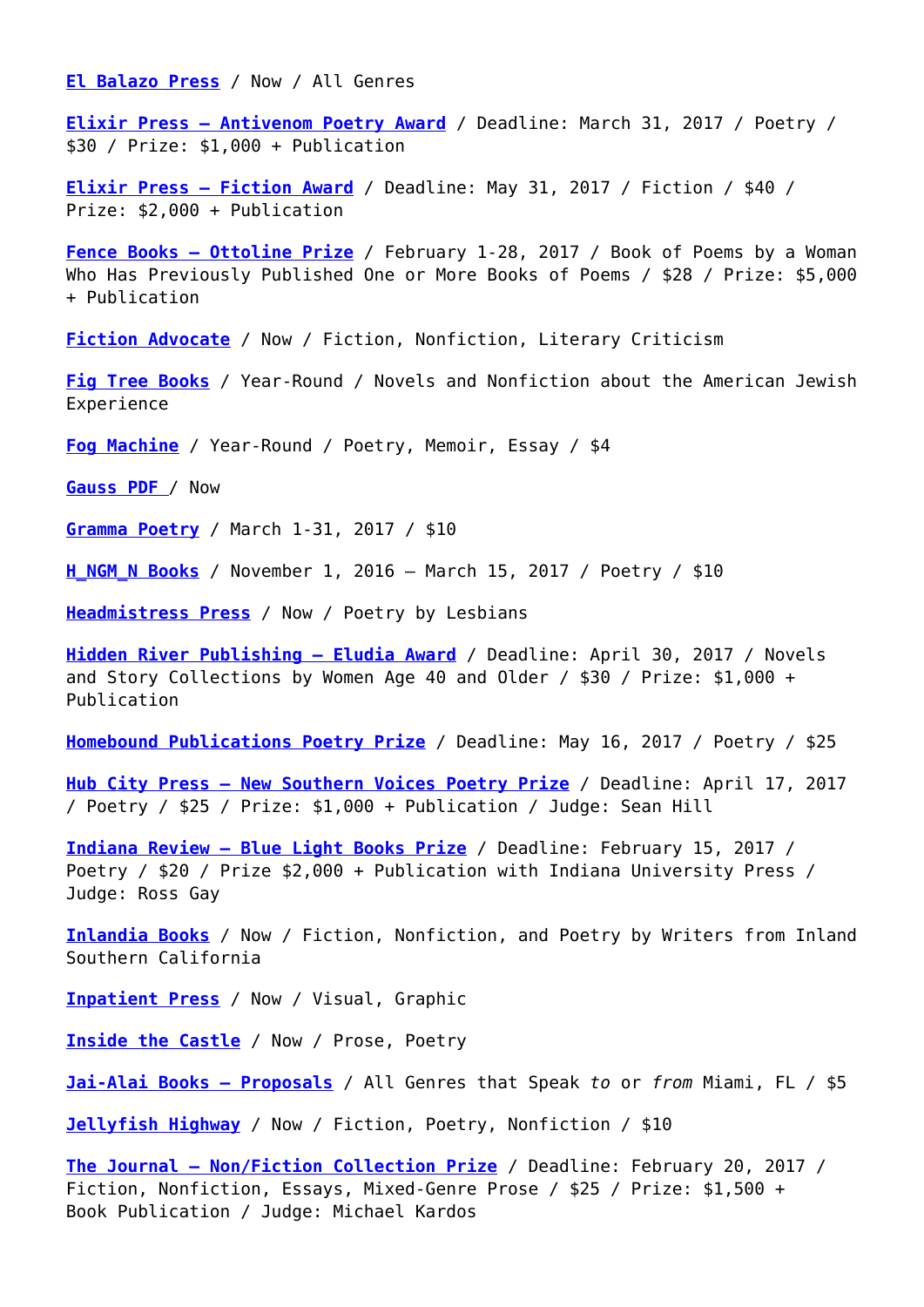**[Kent State University Press – Wick Poetry Prize](https://wickpoetrycenter.submittable.com/submit?utm_content=13323885&utm_medium=social&utm_source=twitter)** / Deadline: May 1, 2017 / Poetry / \$30 / Prize: \$2,500 + Publication / Judge: Khaled Mattawa

**[Kernpunkt Press](http://www.kernpunktpress.com/submissions.html)** / Year-Round / Literary Fiction, Science Fiction, Historical Fiction, Art & Architecture, Children's Books / \$10

**[Kiddiepunk](http://www.kiddiepunk.com/contact.htm)** / Now / Zines and Books Centered Around Childhood

**[Kraken Press](https://kraken.submittable.com/submit)** [/](https://kraken.submittable.com/submit) Now / Horror, Dark Fantasy, Weird Fiction

**[Kundiman Poetry Prize](http://kundiman.org/prize/)** / February 1 – April 15, 2017 / Poetry by Asian American Poets / Prize: \$1,000 + Publication with Tupelo Press

**[Marsh Hawk Press Poetry Prize](http://www.marshhawkpress.org/Contests_and_submissions.htm)** / Deadline: April 30, 2017 / Poetry / \$25 / Prize: \$1,000 + Publication / Judge: Meena Alexander

**[Mason Jar Press](https://masonjarpress.submittable.com/submit)** / Deadline: June 30, 2017 / All Genres / \$4

**[Moon City Press – Poetry Award](http://moon-city-press.com/poetry-contest/)** / Deadline: May 1, 2017 / Poetry / \$25 / Prize: \$1,000 + Publication

**[Milkweed Editions – Lindquist & Vennum Prize for Poetry](http://milkweed.org/submissions)** / Deadline: February 15, 2017 / Poetry by Poets from the Upper Midwest / Prize: \$10,000 + Publication / Judge: Srikanth Reddy

**[Milkweed Editions – Nonfiction Reading Period](https://milkweededitions.submittable.com/submit)** / Deadline: February 15, 2017 / Literary Nonfiction

**[National Poetry Series](https://thenationalpoetryseries.submittable.com/submit)** / January 1 – February 15, 2017 / \$30 / Poetry / Prize: \$10,000 + Publication

**[Noemi Press Book Awards](http://www.noemipress.org/contest/)** / Deadline: May 1, 2017 / Poetry, Prose / \$25 / Prize: \$1,000 + Publication

**[Ooligan Press](https://ooliganpress.submittable.com/Submit)** / Now / Fiction, Nonfiction, YA, and Books on Writing and Publishing from Pacific Northwest Writers

**[Orison Prizes in Poetry and Fiction](https://orisonbooks.submittable.com/submit)** / Deadline: April 1, 2017 / Poetry, Fiction / \$25 / Prize: \$1,500 + Publication / Judges: Carl Phillips (Poetry), David Haynes (Fiction)

**[Orison Books](https://orisonbooks.submittable.com/submit)** / Now / Nonfiction, Poetry in Translation

**[Outpost 19](https://outpost19.submittable.com/submit)** / Year-Round / Fiction, Nonfiction

**[PANK](https://pankmagazine.submittable.com/submit)** / Now / Poetry, Fiction, Nonfiction, Experimental, Collaborative, Hybrid

**[Permafrost Book Prize in Poetry](https://permafrostmag.submittable.com/submit)** / Deadline: January 15, 2017 / Poetry / \$20 / Prize: \$1,000 + Publication / Judge: Jericho Brown

**[Persea Books – Lexi Rudnitsky Editor's Choice Award](http://www.perseabooks.com/editorschoiceaward.php)** / January 1 – March 7, 2017 / Poetry / \$30 / Prize: \$1,000 + \$1,000 Book Promotion Stipend + Publication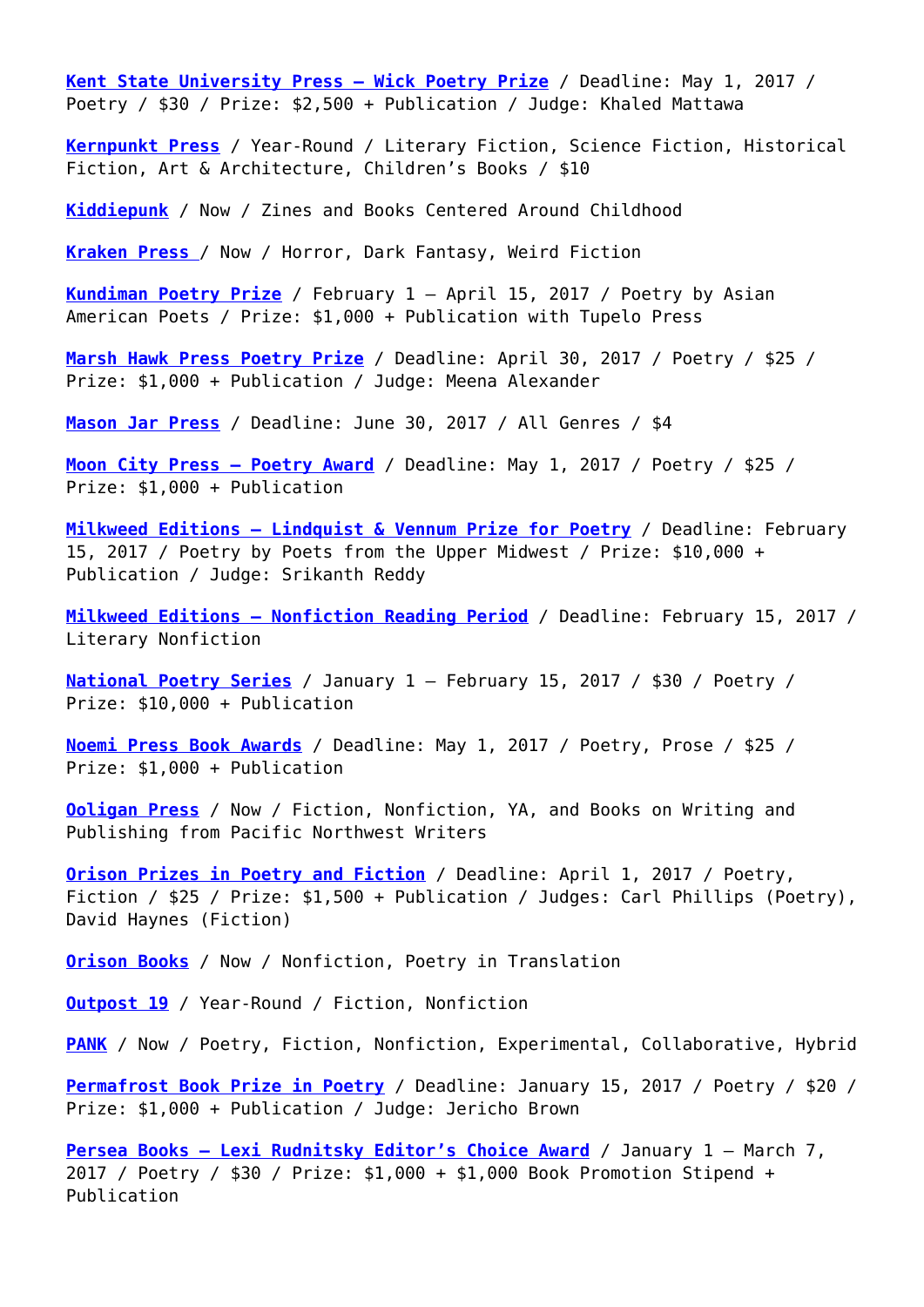**[Platypus Press](http://platypuspress.co.uk/guidelines)** / Year-Round / Prose, Essays, Poetry

**[Plays Inverse Press](http://www.playsinverse.com/contact.html)** / Now / Plays, Cross-Genre, Performance Lit

**[Plays Inverse Press – Unemerged Playwright Contest](https://playsinverse.submittable.com/submit)** / February 1 – May 31, 2017 / Poetry, Prose, Anything but Plays / \$5 / Prize: New Play Development + Workshop + Staged Reading

**[Prairie Schooner Book Prizes](http://prairieschooner.unl.edu/book-prize)** / January 15 – March 15, 2017 / Poetry, Fiction / \$25 / Prize: \$3,000 + Publication

**[Red Hen Press – General Submissions](https://redhenpress.submittable.com/submit)** / Now / All Genres / \$20

**[Red Hen Press Women's Prose Prize](https://redhenpress.submittable.com/submit)** / Deadline: February 28, 2017 / Fiction, Nonfiction / \$25 / Prize: \$1,000 + Publication / Judge: Aimee Bender

**[Restless Books Prize for New Immigrant Writing](http://www.restlessbooks.com/prize-for-new-immigrant-writing/)** / Deadline: February 28, 2017 / Nonfiction by First-Generation Residents of the United States / Prize: \$10,000 + Publication / Judges: Héctor Tobar, Anjali Singh, Ilan Stavans

**[Salò Press](http://salopress.weebly.com/poetry-collections.html)** / Now / Poetry, Prose, Experiments

**[Sarabande Books – Mary McCarthy Prize in Short Fiction and Kathryn A. Morton](http://www.sarabandebooks.org/submissions/) [Prize in Poetry](http://www.sarabandebooks.org/submissions/)** / Deadline: February 15, 2017 / Fiction, Poetry / \$28 / Prize: \$2,000 + Publication / Judges: Paul Yoon (Fiction), Rowan Ricardo Phillips (Poetry)

**[Slope Editions Book Prize](https://slopeeditions.submittable.com/submit)** / Deadline: March 15, 2017 / Poetry, Hybrid / \$25 / Prize: \$1,000 + Publication / Judge: Dawn Lundy Martin

**[Split Lip Press](https://splitlip.submittable.com/submit)** / Deadline: March 1, 2017 / Fiction, Poetry, Essays, Hybrid

**[Spurl Editions](http://spurleditions.com/about/)** / Now / Strange Fiction, Translation

**[Trembling Pillow Press](https://tremblingpillowpress.submittable.com/submit)** / Now / Poetry, Poetry Translations, Essays About Poetry / \$15

**[Trio House Press Book Awards](http://www.triohousepress.org/submissions.html)** / Deadline: April 30, 2017 / Poetry / \$25 / Prize: \$1,000 + Publication

**[Tupelo Press – Berkshire Prize](https://www.tupelopress.org/2016/01/22/2016-berkshire-prize/)** / Deadline: April 30, 2017 / Poetry / \$28 / Prize: \$3,000 + Publication

**[Tupelo Press](https://www.tupelopress.org/submit-2/fictioncreative-nonfiction-submissions/)** / Year-Round / Fiction, Nonfiction / \$45

**[Two Dollar Radio](https://twodollarradio.submittable.com/submit)** / Now / Fiction / \$3

**[Two Lines Press](https://twolines.submittable.com/submit/)** / Now / Translations of Novels and Short Story Collections

**[Underground Voices](http://www.undergroundvoices.com/UVBSubmissions.html)** / Now / Novels, Novellas

**[University of Arkansas Press – Etel Adnan and Canto Mundo Poetry Prizes](https://uark.submittable.com/submit/28003)** / Deadline: April 22, 2017 / Poetry / \$25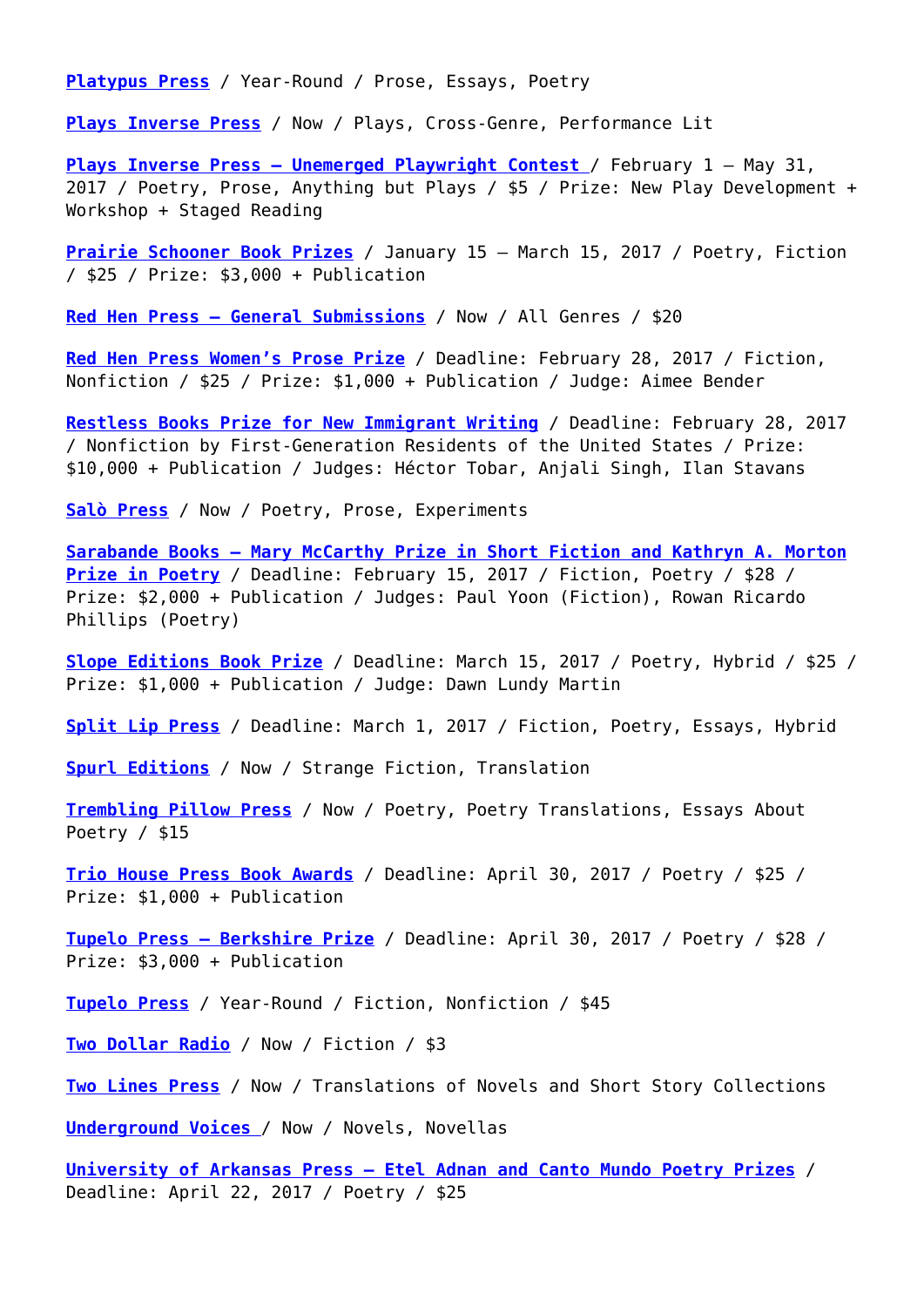**[YesYes Books – Pamet River Prize](https://yesyesbooks.submittable.com/submit)** / Deadline: February 15, 2017 / Poetry or Prose by a Female or Gender-Queer Writer / Prize: \$500 + \$500 Tour Expenses + Publication

**[Zone 3 – First Book Award for Poetry](http://www.apsu.edu/zone3/contests)** / Deadline: May 1, 2017 / Poetry / \$25 / Prize: \$1,000 + Publication

**[Zone 3 – Creative Nonfiction Book Award](http://www.apsu.edu/zone3/contests#Creativenonfiction)** / Deadline: May 31, 2017 / Nonfiction / \$25 / Prize: \$1,000 + Publication

#### **Chapbooks:**

*[ATTN](http://furtherotherbookworks.com/index.php/attn/attn-open-archive/)***[: Open Archive Series](http://furtherotherbookworks.com/index.php/attn/attn-open-archive/)** / Now / Multiple-Author Poetry Collections and Archives

*[ATTN](http://furtherotherbookworks.com/index.php/attn/attn-open-archive/)***[: Correspondences](http://furtherotherbookworks.com/index.php/attn/attn-open-archive/)** / Now / Poetry Collaborations

**[Baltic Writing Residency – Chapbook Contest](https://balticwritingresidency.submittable.com/Submit)** / Deadline: February 15, 2017 / Poetry / \$23 / Prize: \$750 + Publication with Rabbit Catastrophe Press / Judge: Shane McCrae

**[BOAAT Press – PDF Chapbooks](https://boaatpress.submittable.com/submit)** / Deadline: March 17, 2017 / Poetry / \$5

**[Bottlecap Press](http://www.bottlecap.press/subguidelines)** / Now / Poetry, Short Stories

**[Cooper Dillon Books](http://cooperdillon.com/submissions.html)** / Year-Round / Poetry / \$10

**[CutBank Chapbook Contest](http://www.cutbankonline.org/genre-contests/)** / January 1 – March 31, 2017 / Poetry, Fiction, Cross-Genre / \$20 / Prize: \$1,000 + Publication

**[Damaged Goods Press](http://damagedgoodspress.com/dgp-submissions/)** / Now / Poetry and Flash Fiction from Queer and Trans Writers

**[Disorder Press](http://disorderpress.com/submissions/)** / Year-Round / Poetry, Fiction, Creative Nonfiction, Art Work, Photography

**[elsewhere Prose Chapbook Prize](https://elsewheremag.submittable.com/submit)** / Deadline: March 1, 2017 / Prose / \$17 / Prize: \$1,000 + Digital Publication / Judge: Lance Larsen

**[Epiphany Magazine Spring Contests](http://epiphanyzine.com/submit.html)** / Deadline: February 20, 2017 / Fiction, Nonfiction, Poetry, Fiction in Translation / \$20 / Prize: \$400 + Publication in Epiphany / Judges: Peter Ho Davies (Fiction), Saïd Sayrafiezadeh (Nonfiction/Memoir), Patricia Smith (Poetry), Ann Goldstein (Translation: Fiction)

**[Fathom Books](https://sharkpackpoetry.com/contact/)** / Now / Poetry

**[The Florida Review – Jeanne Leiby Chapbook Award](https://floridareview.submittable.com/Submit)** / Deadline: February 28, 2017 / Fiction, Essay, Graphic Narrative / \$25 / Prize: \$1,000 + Publication

**[H\\_NGM\\_N](http://www.h-ngm-n.com/s_bmissions/)** / Year-Round / Poetry, Prose / \$5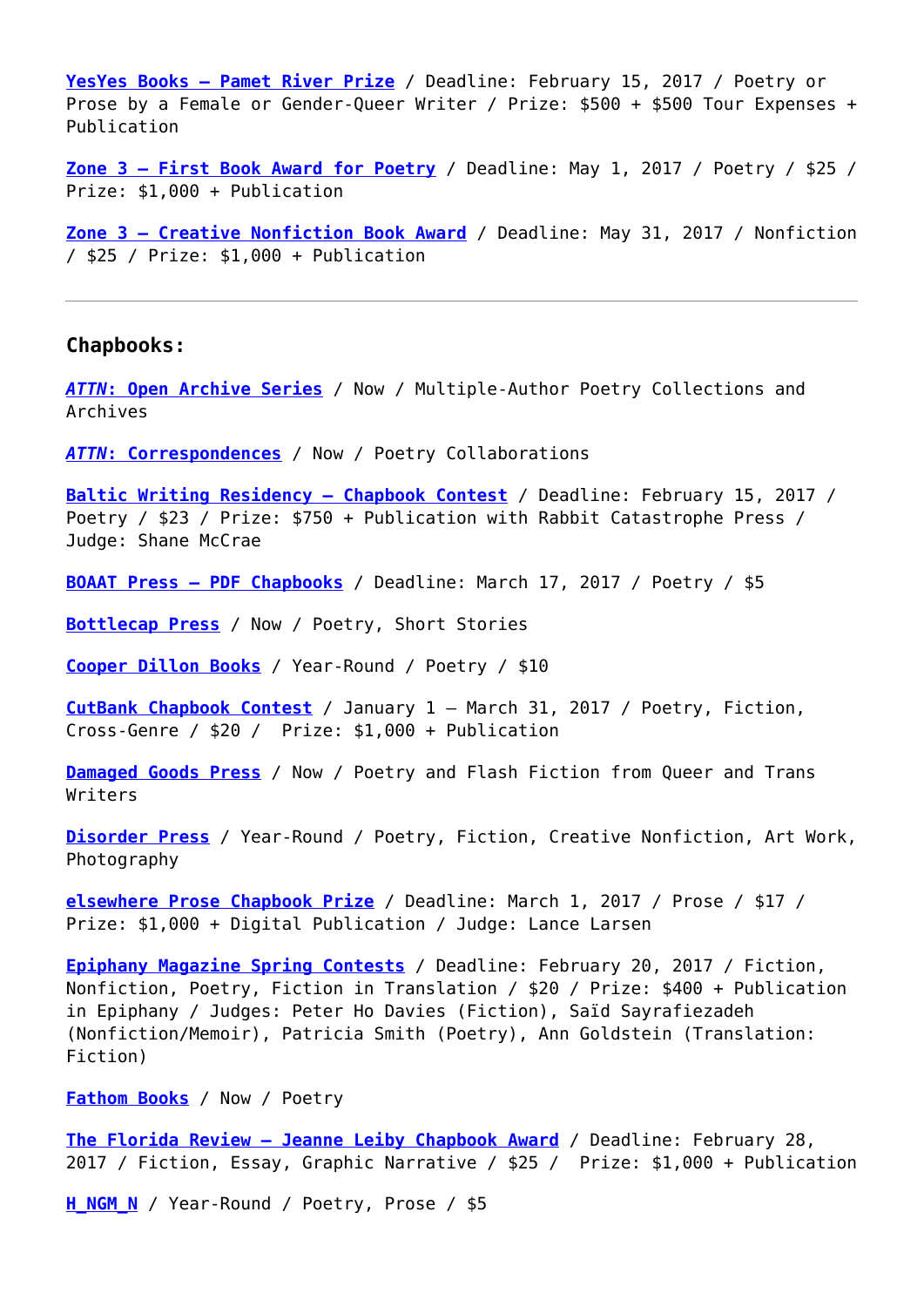**[The Head & The Hand Press – Breadbox Chapbook Series](http://www.theheadandthehand.com/submissions/)** / Deadline: March 17, 2017 / Fiction, Nonfiction, Poetry

**[Homebound Publications – Little Bound Chapbook Series](https://homeboundpublications.submittable.com/submit)** / Now / Fiction, Nonfiction

**[Iron Horse Review – Prose Chapbook Competition](https://ironhorse.submittable.com/submit)**/ Deadline: March 31, 2017 / Fiction, Nonfiction / Prize: \$1,000 + Publication as an Issue of Iron Horse Review / Judge: Dennis Covington

**[Mason Jar Press](https://masonjarpress.submittable.com/submit)** / Deadline: June 30, 2017 / All Genres / \$4

**[Mount Analogue](https://mountanalogue.submittable.com/submit)** / Now / Political Pamphlets

**[Neck Press](http://www.neckpressreview.com/chapbook-submissions.html)** / Year-Round / Poetry

**[New Michigan Press/](http://thediagram.com/contest.html#2016chapbookguidelines)***[DIAGRAM](http://thediagram.com/contest.html#2016chapbookguidelines)* **[Chapbook Contest](http://thediagram.com/contest.html#2016chapbookguidelines)** / Deadline: April 28, 2017 / Poetry, Prose / \$19 / Prize: \$1,000 + Publication

**[Newfound Prose Prize](http://newfoundjournal.org/prose-prize/)** / Deadline: March 15, 2017 / Fiction, Nonfiction / \$15 / Prize: \$500 + Publication / Judge: Kathy Fish

**[Omnidawn Poetry Chapbook Contest](http://www.omnidawn.com/contest/poetry-contests.htm)** / Deadline: April 24, 2017 / Poetry / \$18 / Prize: \$1,000 + Publication

**[Osedax Press](https://osedaxpress.submittable.com/submit)** / Now

**[Sutra Press](http://sutrapress.com/submit/)** / February 1 – April 30, 2017 / Poetry, Essay, Cross-Genre, Hybrid, Experiments / Prize: \$200 + Publication

**[Tammy](https://tammy.submittable.com/submit)** / Year-Round / All Genres / \$15

**[Tusculum Review Chapbook Contest](http://web.tusculum.edu/tusculumreview/contest/)** / Deadline: March 1, 2017 / Poetry / \$20 / Prize: \$1,000 + Publication in *Tusculum Review*

**[Tupelo Press – Snowbound Chapbook Award](http://www.tupelopress.org/snowbound.php)** / Deadline: February 28, 2017 / Poetry / \$25 / Prize: \$1,000 + Publication / Judge: Lawrence Raab

**[Underground Voices e-shorts](http://www.undergroundvoices.com/UVBSubmissions.html)** / Now / Poetry, Short Stories, Experimental

**[Ursus Americanus Press](https://ursusamericanuslit.squarespace.com/chapbooks/)** / Year-Round / Poetry, Prose

**[YesYes Books – Vinyl 45 Chapbook Contest](https://yesyesbooks.submittable.com/submit)** / Deadline: February 15, 2017 / Prose, Poetry, Mixed Genre / \$12 / Prize: \$250 + \$250 Tour Expenses + Publication

**[Zoo Cake Press](http://zoocakepress.com/post/118453371844/about)** / Now / Poetry

## **Journals & Anthologies:**

**[1110](https://111o.submittable.com/submit)** [/](https://111o.submittable.com/submit) Deadline: February 18, 2017 / Poetry, Prose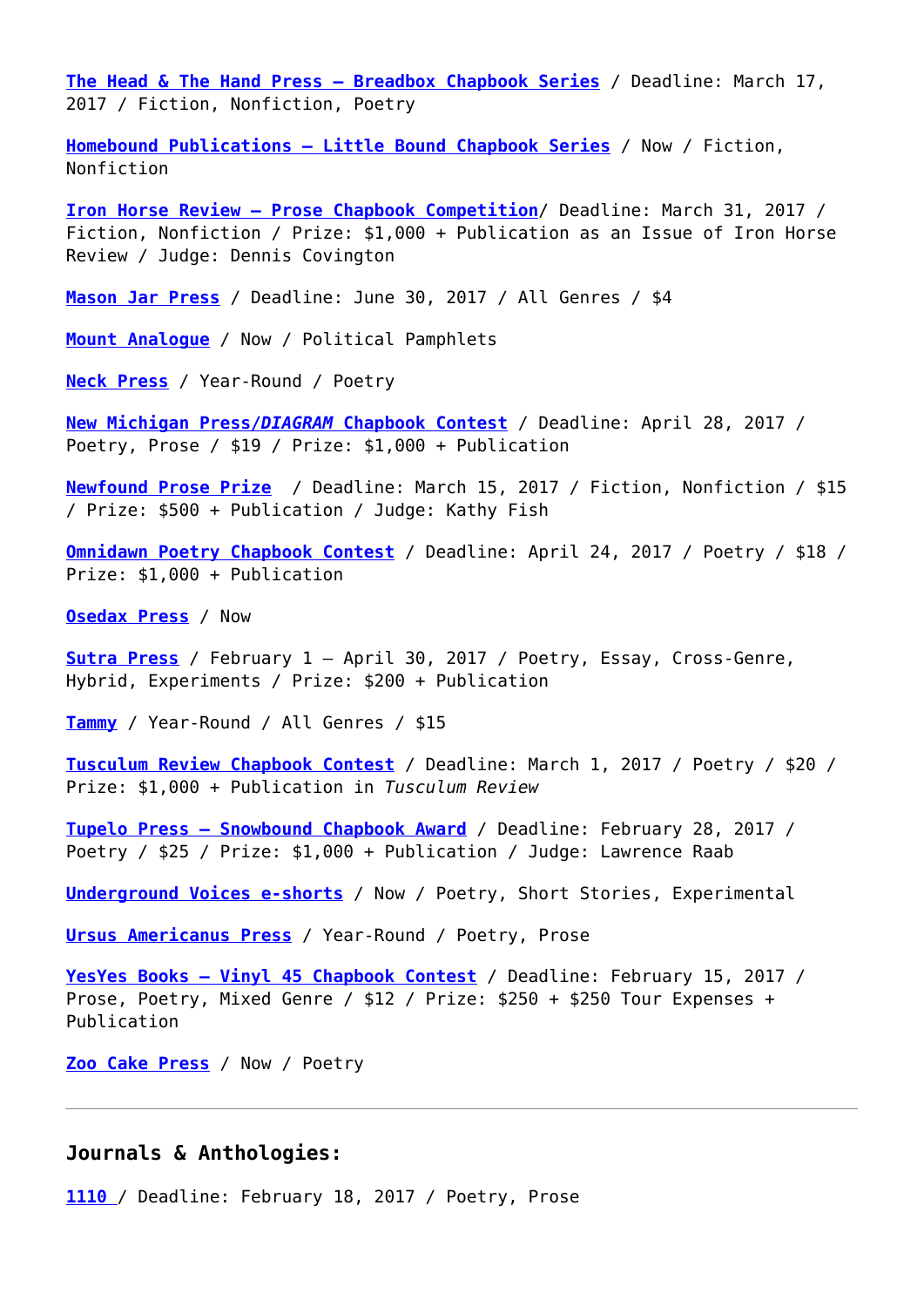**[1913 a journal of forms](https://1913press.submittable.com/submit)** / Deadline: April 1, 2017 / All Genres **[3:AM](http://www.3ammagazine.com/3am/submissions/)** / Now / Nonfiction **[32 Poems](https://32poems.submittable.com/submit)** / Year-Round / Poetry / \$3 **[45th Parallel](http://45thparallelmag.com/submissions/)** / October 1, 2016 – March 1, 2017 / Fiction, Poetry, Nonfiction, Hybrid, Comics **[6×6](http://www.uglyducklingpresse.org/submissions/)** / Year-Round **[8-West Press](https://8-westpress.com/2016/11/15/call-for-submissions/)** / Deadline: Februayr 20, 2017 / Poetry, Art **[A Public Space](https://apublicspacedemo.submittable.com/submit)** / Deadline: April 15, 2017 / Fiction, Poetry, Nonfiction **[A Quiet Courage](https://aquietcourage.wordpress.com/submissions/)** / Year-Round / Microfiction and Poetry 100 Words or Less **[Aaduna](http://www.aaduna.org/submission-process/)** / Now / Prose, Poetry, Visual Art **[The Account](http://theaccountmagazine.com/?page_id=166)** / Deadline: March 1, 2017 / Poetry, Fiction, Nonfiction **[The Acentos Review](http://www.acentosreview.com/Submission_Guidelines.html)** / Year-Round / Poetry, Fiction, Nonfiction, Translation, Cross-Genre, Art **[Alien Mouth](http://alienmouth.com/submit/)** / Now / Prose, Poetry, Art, Music **[Anastamos](http://www.chapman.edu/wilkinson/english/orgs-publications/anastamos.aspx)** / Deadline: February 25, 2017 / Fiction, Poetry, Nonfiction, Art, Photography, Video, Academic **[Angel City Review](http://www.angelcityreview.com/submissions/)** / Deadline: April 30, 2017 / Fiction, Nonfiction, Poetry and Reviews from West Coast Writers **[Another Chicago Magazine](http://www.anotherchicagomagazine.net/submissions)** / September 6, 2016 – May 29, 2017 / Poetry, Fiction, Nonfiction / \$3 **[APARTMENT Poetry](http://apartmentpoetry.com/)** / Year-Round / Poetry **[Apogee](https://apogeejournal.submittable.com/submit)** / Deadline: February 15, 2017 / Poetry, Fiction, Nonfiction **[American Literary Review](http://www.americanliteraryreview.com/submit.html)** / October 1, 2016 – May 1, 2017 / Poetry, Fiction, Nonfiction, Reviews, Art / \$3 **[American Short Fiction](https://americanshortfiction.submittable.com/submit)** / Year-Round / Fiction / \$3 **[Arcadia](https://arcadiajournal.submittable.com/submit)** / Deadline: May 31, 2017 / Fiction, Poetry, Nonfiction / \$3 **[The Arkansas International](http://www.arkint.org/submissions/)** / September 1, 2016 – April 1, 2017 / Fiction, Poetry, Essays, Comics, Works in Translation / \$3 (Free in September, October, January, February) **[Asymptote](http://www.asymptotejournal.com/submit.php)** / Year-Round / Translations of Drama, Fiction, Poetry, and Nonfiction

**[Atticus Review](https://atticusbooks.submittable.com/Submit)** / Year-Round / Fiction, Flash Fiction, Poetry, Nonfiction,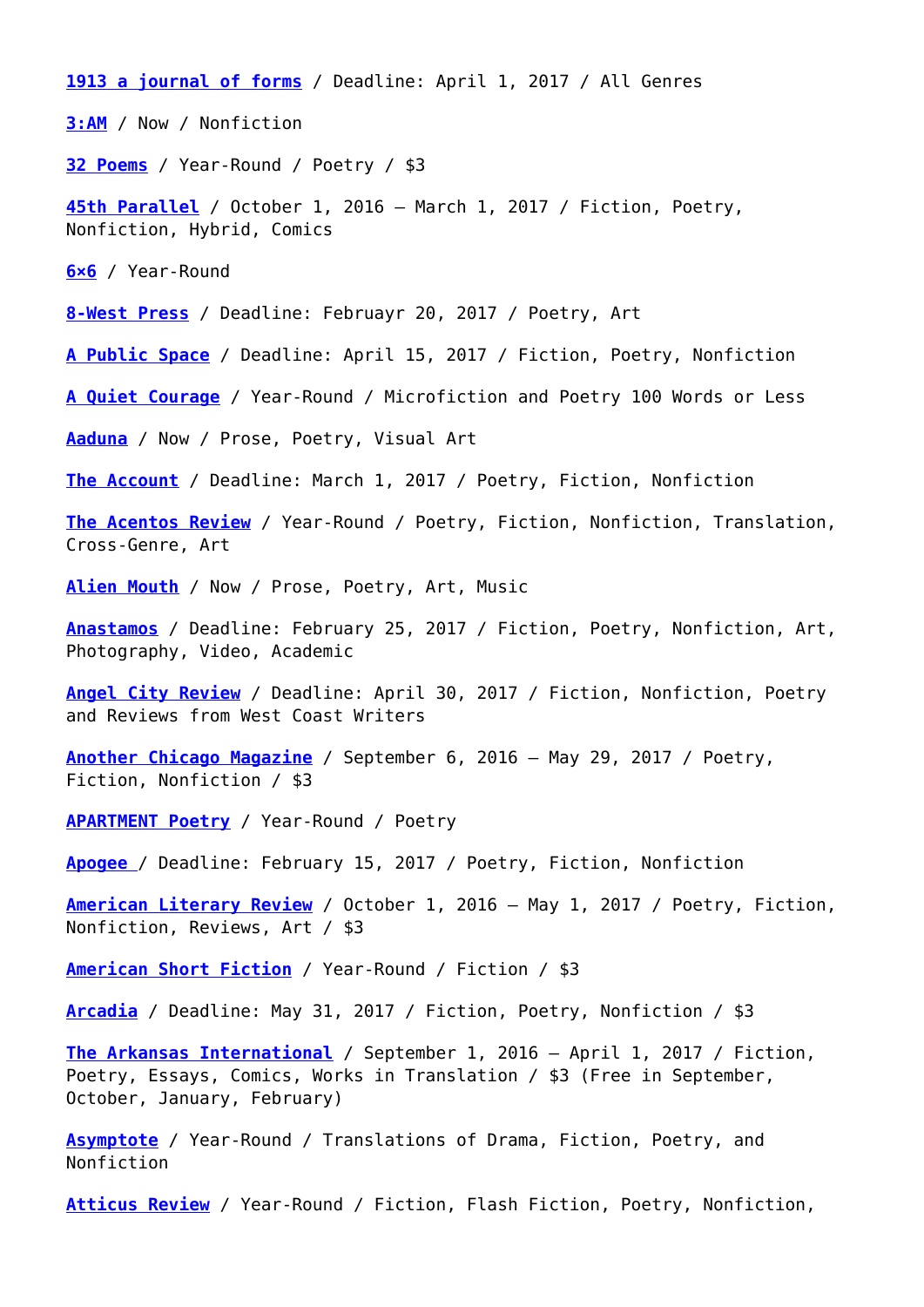Reviews, Mixed Media

**[Banango Street -Special Issue: Respond](http://banangostreet.com/submit/)** / Now / Poetry, Fiction, Nonfiction, Art

**[Barrow Street](http://www.barrowstreet.org/submit.html)** / Deadline: March 15, 2017 / Poetry

**[Barrelhouse](https://barrelhouse.submittable.com/submit)** / March 1, 2017 / Nonfiction, Reviews

**[Bat City Review – Short Prose Contest](http://www.batcityreview.org/contest-announced/)** / February 1 – March 15, 2017 (Or First 400 submissions) / Poetry, Fiction, Nonfiction, Hybrid / Prize: \$500 + Publication / Judge: Ben Fountain

**[Bateau](https://bateaupress.org/submission-guidelines/)** / February 1, 2017 – May 1, 2017 / Fiction, Poetry, Nonfiction, Hybrid, Comics

**[Bayou Magazine](https://bayoumagazine.submittable.com/submit)** / Deadline: May 1, 2017 / Fiction, Poetry, Nonfiction

**[Beech Street Review](https://beechstreetreview.com/guidelines/)** / Now / Poetry

**[Bennington Review](http://www.benningtonreview.org/submit/)** / Deadline: August 15, 2016 – May 15, 2017 / Poetry, Fiction, Nonfiction, Writing on Film

**[Berkeley Poetry Review](https://www.ocf.berkeley.edu/~bpr/submission-guidelines/)** / Deadline: February 19, 2017 / Poetry, Translations, Art

**[Black Lawrence Press – Collaborative Writing Anthology](https://blacklawrencepress.submittable.com/submit)** / Deadline: March 31, 2017 / Collaborative Fiction, Nonfiction, Poetry, and Hybrid

**[Black Scat Review](https://blackscatbooks.com/submissions/)** / Now

**[Black Sun Lit](http://blacksunlit.com/submit/)** / Year-Round / Prose, Verse, Essays, Translation, Interviews, Drama, Art

**[Black Warrior Review](http://bwr.ua.edu/submit/guidelines/)** / Deadline: March 1, 2017 / Fiction, Nonfiction, Poetry, Graphic Prose / \$3

**[Blood Orange Review](http://bloodorangereview.com/submit/)** / August 1, 2016 – April 30, 2017 / Poetry, Fiction, Nonfiction / \$2

**[Blue Earth Review](https://blueearthreview.submittable.com/submit)** / Year-Round / Fiction, Nonfiction, Poetry, Art

**[Blue Mesa Review](https://bluemesareview.submittable.com/submit)** / September 30, 2017 – March 31, 2017 / Fiction, Nonfiction, Poetry, Art

**[The Blueshift Journal](http://www.theblueshiftjournal.com/#!submit/cfvg)** / Now / Prose, Poetry, Art / \$3

**[BOAAT](https://boaatpress.submittable.com/submit)** / Now / Poetry, Fiction, Nonfiction, Photography

**[Bodega Magazine](https://bodegamagazine.submittable.com/submit)** / Now / Poetry, Fiction, Nonfiction

**[The Boiler](https://theboilerjournal.com/guidelines/)** / December 15, 2016 – February 15, 2017 / Poetry, Fiction, Nonfiction, Art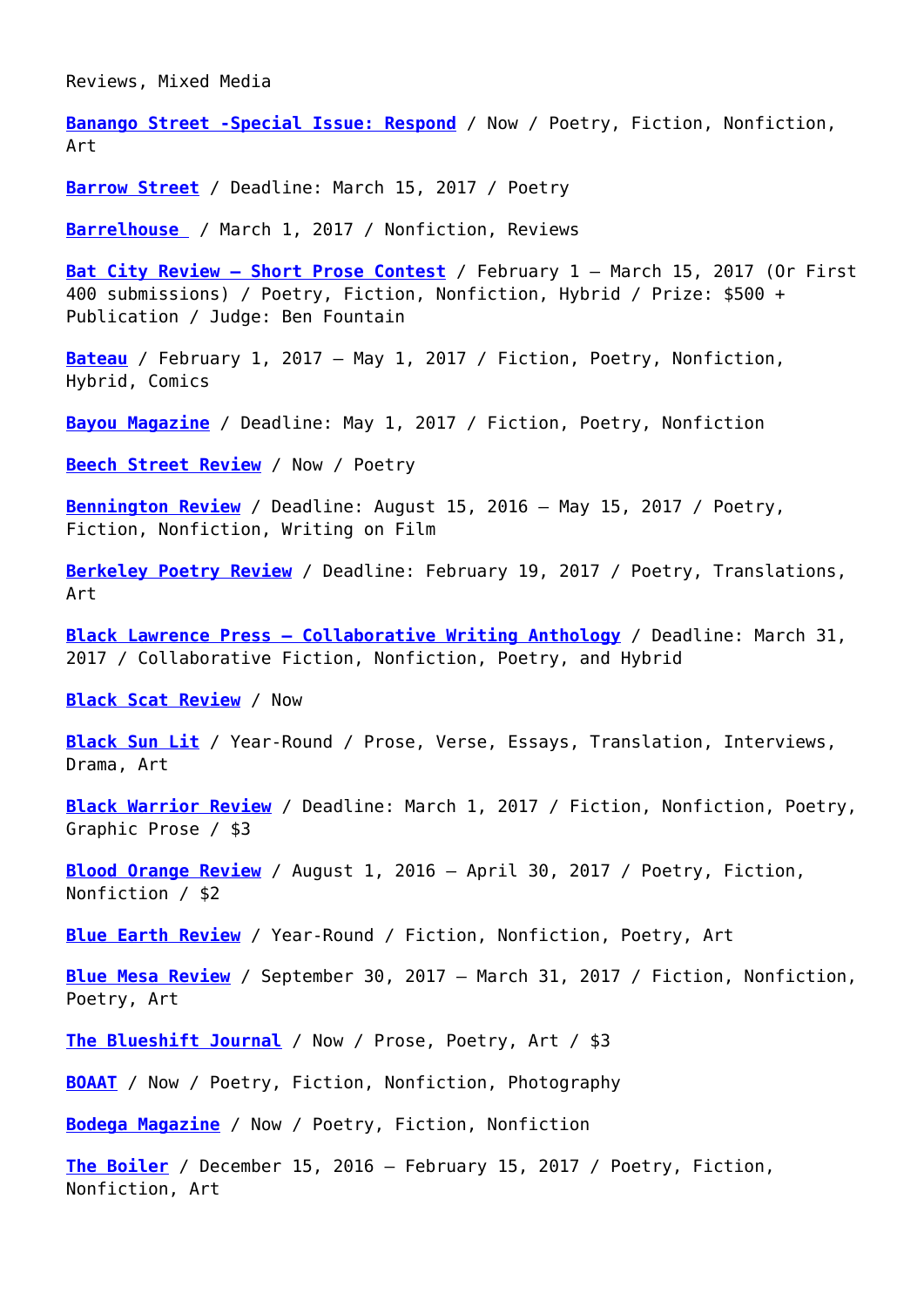**[\(b\)OINK](https://boinkzine.submittable.com/submit)** / Now / Prose, Poetry

**[Bone Bouquet](http://www.bonebouquet.org/submission-guidelines/)** / Now / Reviews

**[Boulevard](https://boulevard.submittable.com/submit)** / Deadline: May 1, 2017 / Fiction, Poetry, Nonfiction / \$3

**[Bridge Eight Literary Magazine](http://www.bridgeeight.com/submit)** / Deadline: April 15, 2017 / Fiction, Poetry, Nonfiction

**[Broken Eye Books](http://www.brokeneyebooks.com/submissions.html)** / Now / Speculative Fiction

**[BULL](https://bullmensfiction.submittable.com/submit)** / Year-Round / Fiction, Nonfiction

**[CALAMITY](http://www.calamitymag.com/submit)** / Year-Round / Poetry, Art

**[Calamus Journal](https://calamusjournal.com/submit/)** / Year-Round / Flash Fiction, Poetry

**[Callaloo](http://callaloo.tamu.edu/node/208)** / Now / Essays, Fiction, Poetry, Art

**[Cartridge Lit](http://cartridgelit.com/submissions/)** / Now / Poetry and Short Prose Inspired by Video Games

**[Carve Magazine](http://carvezine.com/fiction/#.VA3Uqkg8Ysk)** / Year-Round / Short Stories, Poetry, Nonfiction / \$3

**[Cheat River Review](http://cheatriverreview.com/guidelines/)** / Year-Round / Poetry, Nonfiction, Fiction, Flash Fiction, Art

**[Cheers from the Wasteland](http://www.cheersfromthewasteland.com/submissions.html)** / Now / Writers and Artists with Ties to San Joe, CA

**[Cloud Rodeo](http://cloudrodeo.org/submit/)** / Year-Round / Fiction, Nonfiction, Poetry

**[Coldnoon: Travel Poetics](http://coldnoon.com/submissions/#)** / Now / Poetry, Nonfiction, Fiction

**[The Collapsar](https://thecollapsar.submittable.com/submit)** / Now / Nonfiction, Fiction, Poetry, Reviews

**[Colorado Review](https://coloradoreview.submittable.com/Submit)** / August 1, 2016 – April 30, 2017 / Fiction, Poetry

**[The Conium Review](http://coniumreview.com/submission-guidelines/)** / January 1 – April 1, 2017 / Fiction / \$3

**[con•text](http://con-text.co/writeforus)** / Year-Round / Reviews, Essays

**[The Continental Review](http://www.thecontinentalreview.com/submit/)** / Year-Round / Video Poetry

**[Cosmonauts Avenue](https://cosmonautsavenue.submittable.com/submit)** / Now / Poetry, Fiction

**[The Cossack Review](http://www.thecossackreview.com/submit.html)** / Now / Poetry, Fiction, Nonfiction, Translation

**[Crab Fat Magazine](http://crabfatmagazine.com/)** / Now / Fiction, Flash Fiction, Poetry, Nonfiction, Visual Art, Interviews, Reviews

**[Daily Gramma](https://grammapoetry.submittable.com/submit)** / Year-Round / Poetry

**[decomP Magazine](http://www.decompmagazine.com/submit.htm)** / Year-Round/ Prose, Poetry, Art

**[Deluge](http://www.radioactivemoat.com/submit.html)** / Year-Round / Poetry, Translations, Essays, Fiction, Reviews,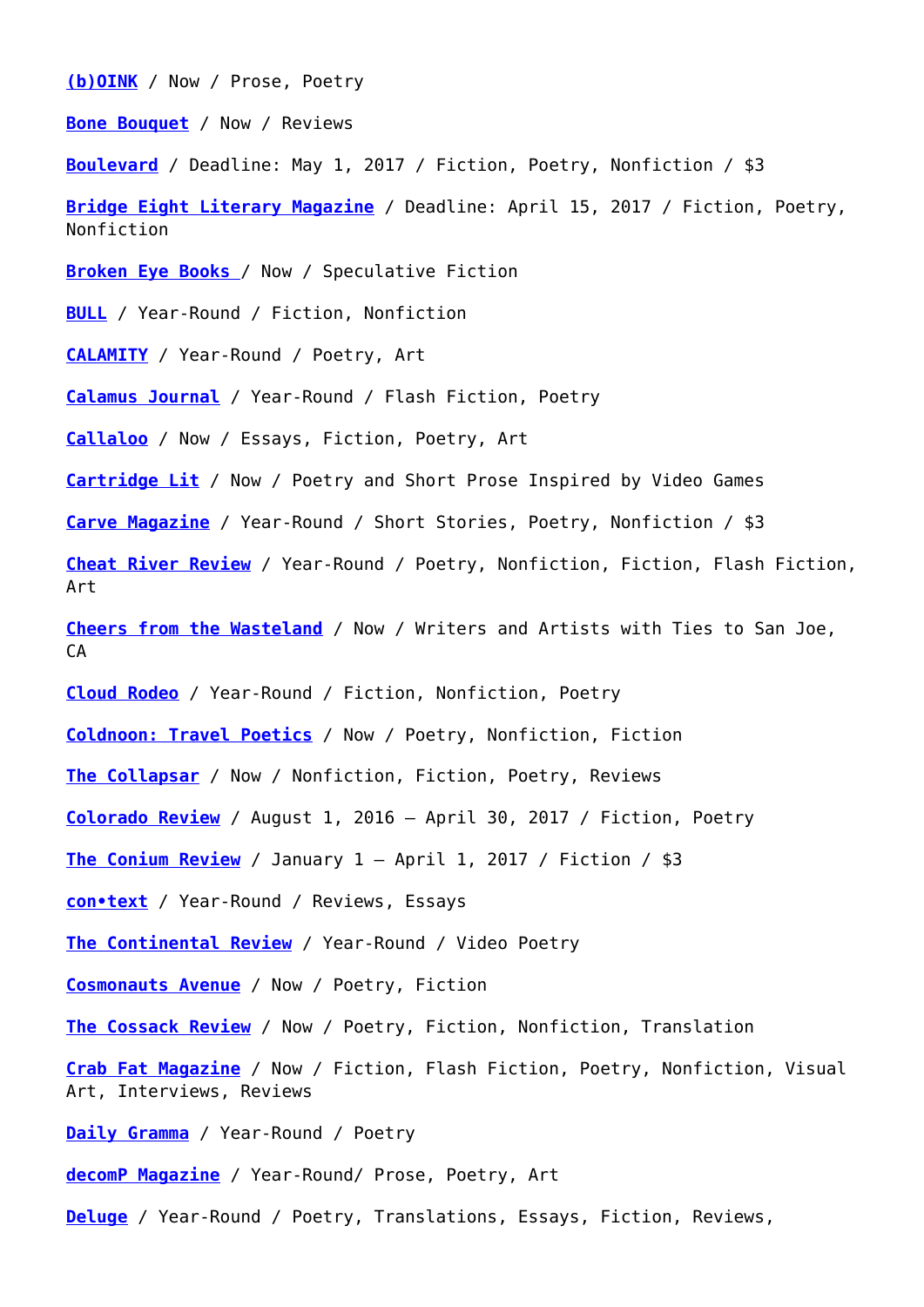Criticism, Poem-films, Photography, Art

**[The Destroyer](https://thedestroyer.submittable.com/submit)** / Now / Poems, Prose, New Media

**[Devil's Lake](https://devilslake.submittable.com/submit)** / Deadline: April 1, 2017 / Fiction, Poetry, Nonfiction

**[DIAGRAM](http://thediagram.com/subs.html)** / Year-Round / Fiction, Poetry, Nonfiction

**[DMQ Review](http://www.dmqreview.com/16Spring/index2.html)** / Now / Poetry

**[DREGINALD](http://dreginald.com/index.php/submit/)** [/](http://dreginald.com/index.php/submit/) Year-Round / Poetry, Prose, Art

**[The Drowning Gull](https://thedrowninggull.wordpress.com/submission-guidelines/)** / Now / Fiction, Flash Fiction, Poetry, Nonfiction, Art, Hybrid

**[Dryland](http://drylandlit.org/submissionguidelines/)** / Year-Round / Prose, Poetry, Art

**[Drunken Boat](https://drunkenboat.submittable.com/submit)** / Deadline: February 15, 2017 / Poetry, Fiction, Nonfiction, Translation, Comics / \$3

**[DUM DUM Zine](http://www.dumdumzine.com/submit/)** / Year-Round / Fiction, Letters, Nonfiction, Poetry, Visual Art

**[Ecotone – The Craft Issue](https://ecotonemagazine.org/submissions/upcoming-issues/)** / Feburary 14–21, 2017 / Poetry, Fiction, Nonfiction

**[El Balazo Press](http://elbalazopress.com/about-el-balazo/)** / Now / Poetry, Short Fiction, Essays

**[ELKE "A Little Journal"](http://www.elkejournal.com/submit/)** / Year-Round / Fiction, Poetry, Nonfiction

**[elsewhere](https://elsewheremag.submittable.com/submit)** / Now / Prose Poetry, Flash Fiction, Photography

**[Enduring Puberty Press](https://miuseofheterolinea.wordpress.com/always-taking-submissions/)** / Now / All Genres

**[Entropy](https://entropymag.org/submission-guidelines/)** / Year-Round / Essays, Reviews, Interviews, Fiction, Poetry, More

**[Every Pigeon](http://everypigeon.com/submit/submit/)** / Now / Fiction, Nonfiction, Poetry, Photography, Visual Art

**[Fabula Press – Nivalis Short Story Competition](http://www.fabulapress.com/the-contest/)** / Deadline: March 31, 2017 / Short Stories / \$10 / Prize: \$250 + Publication

**[Fantastic Floridas](https://burrowpress.submittable.com/submit)** / Now / Fiction, Nonfiction, Interviews, Conversations, Comics and Visual Art Related to Florida

**[The Fanzine](http://thefanzine.com/contact/)** / Now / Personal Essays, Writing on Film, Other Essays

**[The Fem](https://thefemlitmagazine.wordpress.com/submissions/)** / Year-Round / Poetry, Fiction, Creative Nonfiction, Spoken Word, Art

**[FENCE](http://www.fenceportal.org/?page_id=31)** / Deadline: March 31, 2017 / Fiction, Poetry, Other

**[Fiction Advocate](http://fictionadvocate.com/submit-3/)** / Now / Reviews, Interviews, Essays

**[FIVE:2:ONE](http://five2onemagazine.com/submission-guidelines/)** / Year-Round / Poetry, Fiction, Nonfiction, Art, Photography, Comics

**[Fog](http://fogmachine.life/submit/)** / Now / Poetry, Interviews, Visual Media / \$2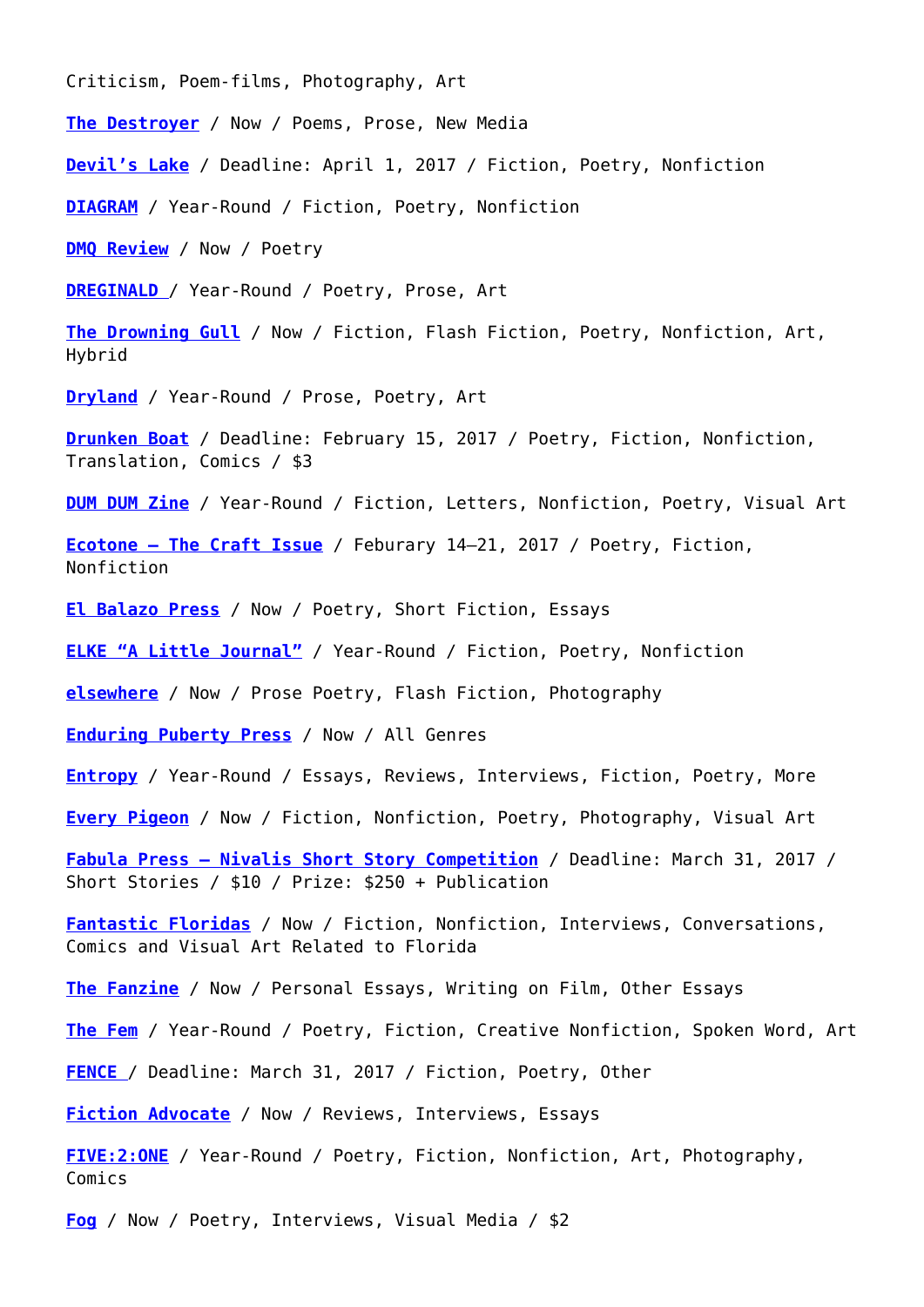**[Foundry](http://www.foundryjournal.com/submit.html)** / Year-Round / Poetry

**[Fourth and Sycamore](https://fourthandsycamore.com/write-for-us/writing-guidelines/)** / Now / Essays, Poetry, Fiction

**[The Florida Review](https://floridareview.submittable.com/Submit)** / Now / Fiction, Nonfiction, Poetry, Graphic Narrative, Visual Art / \$3

**[Free State Review](http://www.freestatereview.com/submit.html)** / Now / Poetry, Prose / \$3

**[F\(r\)iction](http://tetheredbyletters.com/friction-guidelines/)** / Year-Round / Fiction, Nonfiction, Poetry, Comics

**[F\(r\)iction Literary Contests](http://tetheredbyletters.com/friction-guidelines/)** / Deadline: March 1, 2017 / Fiction, Flash Fiction, Nonfiction (Deadline: April 1), Poetry / \$8-\$15 / Prizes: \$300- \$1,000

**[Fuck Art, Let's Dance](http://www.nostroviatowriting.com/fuck-art-lets-dance.html)** / February 15 – March 31, 2017 / Poetry, Nonfiction, Flash Fiction, Art, Memes, Mixed Media, Translation, Projects

**[Fugue](http://www.fuguejournal.com/submit/)** / September 1, 2016 – May 1, 2017 / Poetry, Fiction, Essays / \$3

**[Funhouse](http://www.funhousemagazine.com/about/#submissions)** / Now / Fiction, Nonfiction, Poetry, Hybrid

**[Gettysburg Review](http://www.gettysburgreview.com/submissions/)** / September 1, 2016 – May 31, 2017 / Poetry, Fiction, Essays, Visual Art / \$3

**[Ghost Proposal](http://ghostproposal.com/submit/)** / January 1 – April 1, 2017 / Essay, Poetry, Multimedia, Cross-Genre, Post-Genre

**[Ghost Proposal – Windowframes, Letterboxes, Book Reviews](http://www.ghostproposal.com/submit/)** / Year-round / Nonfiction, Fragments, Letters

**[Gigantic Sequins](https://giganticsequins.submittable.com/submit)** / Deadline: February 15, 2017 / Poetry, Fiction, Nonfiction

**[Gingerbread House Literary Magazine](https://gingerbreadhouselitmag.com/submission-guidelines/)** / January 15 – October 15, 2017 / Poetry, Fiction, and Nonfiction with Magical Elements

**[Glint](https://glintjournal.wordpress.com/glint-7-submissions/)** / Deadline: March 30, 2017 / Poetry, Fiction, Hybrid, Nonfiction, Book Reviews, Visual Art

**[Goodnight, Sweet Prince](http://goodnightsweetprince.rip/production-notes.html)** / Now / Essays About Side Characters

**[Gravel](https://gravel.submittable.com/submit)** / Now / Fiction, Nonfiction, Poetry, Flash, Art, Videos, Reviews, Interviews

**[Gravel – Trumped Up Blog](https://gravel.submittable.com/submit)** / Now / Nonfiction, Poetry, Flash Fiction, Art

**[Graviton](http://gravitonlit.tumblr.com/allwehaveisnow)** / Now / Poetry, Art

**[Grimoire Magazine](http://www.wearegrimoire.com/submit/)** / Year-Round / Fiction, Nonfiction, Poetry, Dreams, Dead Letters, Séances

**[Guernica](https://www.guernicamag.com/information/submit/)** / Now / Nonfiction, Fiction, Poetry, Photography, Video

**[Gulf Coast](http://gulfcoastmag.org/submit/)** / September 1, 2016 – March 1, 2017 / Fiction, Nonfiction, Poetry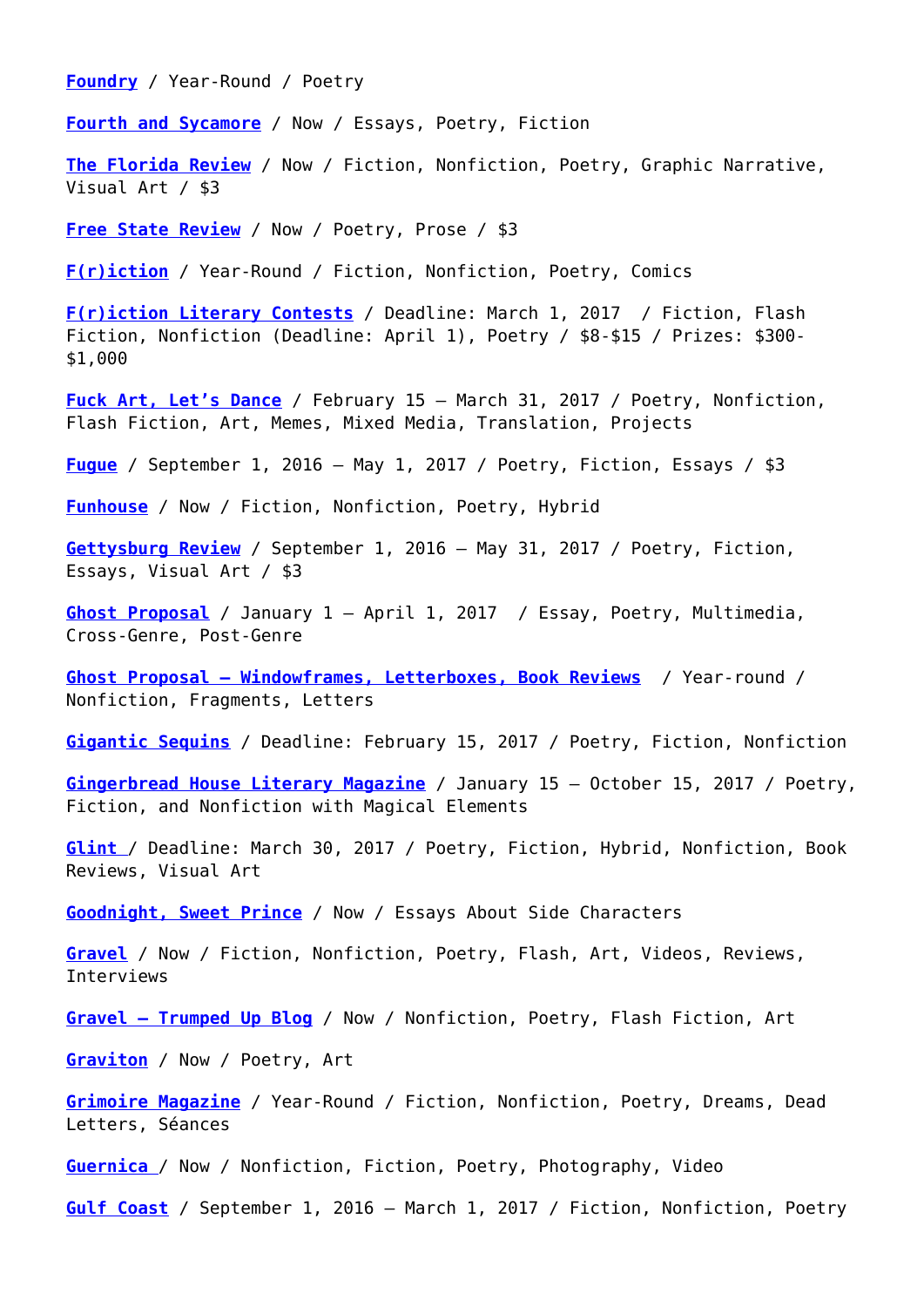/ \$2.50

**[The Harpoon Review](http://www.harpoonreview.com/submissions.html)** / Now / All Genres

**[Hardly Doughnuts](http://hardlydoughnuts.com/submissions)** / Year-Round / Poetry, Micro Fiction

**[Hayden's Ferry Review](https://hfr.submittable.com/submit)** / Deadline: May 31, 2017 / Prose, Poetry, Translations, Art / \$3

**[Heavy Athletics](http://www.heavyathletics.us/SUBMIT)** / Now / Poetry, Fiction, Non Fiction, Visual Art, Audio

**[Heavy Feather Review](http://heavyfeatherreview.com/submit/)** / Year-Round / Fiction, Poetry, Nonfiction, Hybrid, Comics

**[Heavy Feather Review – #NotMyPresident](https://heavyfeatherreview.submittable.com/submit/71422/notmypresident-online)** / Year-Round / Fiction, Poetry, Nonfiction, Journalism, Comics, Hybrids

**[Helen: A Literary Magazine](http://www.helenpresents.com/submit/)** / Deadline: June 1, 2017 / Flash Fiction, Poetry, Nonfiction, Hybrid, Comics and Art Related to Las Vegas

**[Hermeneutic Chaos](http://www.hermeneuticchaosjournal.com/submissions.html)** / Year-Round / Poetry, Fiction, Art

**[Hinchas de Poesia](https://hinchasdepoesia.submittable.com/submit)** / Now / Poesia, Prosa, Artefactos, Reseñas

**[Hobart online](http://www.hobartpulp.com/submit)** / Now / Fiction, Poetry, Nonfiction

**[HOLD: a journal](http://holdajournal.com/submissions)** / Deadline: March 15, 2017 / Poetry, Prose, Visual Art, Essays, Interviews

**[HOOT Review](http://www.hootreview.com/submissions/)** / Year Round / Flash fiction, Flash Nonfiction, Poetry / \$2

**[The Hudson Review](http://hudsonreview.com/about-us/submission-guidelines/)** / January 1 – March 31, 2017 / Nonfiction

**[Huizache](http://huizachemag.org/about/submissions/)** / September 1, 2016 – April 30, 2017 / Prose, Poetry

**[ICHNOS](http://ichnos.net/)** / Now

**[Ilanot Review](http://www.ilanotreview.com/submissions-page/)** / Deadline: April 30, 2017 / Poetry, Fiction, Nonfiction, Art

**[Inpatient Press](http://www.inpatientpress.com/submissions/)** / Now

**[Inch](http://bullcitypress.com/submissions-top/submissions/)** / Now / Flash Fiction, Flash Nonfiction, Short Poems

**[Iron Horse Literary Review](https://ironhorse.submittable.com/submit)** / Deadline: March 15, 2017 / Fiction, Nonfiction, Poetry / \$3

**[Jazz Cigarette](http://www.jazzcig.com/submit.html)** / Deadline: March 15, 2017 / Poetry

**[Jenny](https://jennymag.submittable.com/submit)** / Deadline: February 4, 2017 / Fiction, Poetry, Creative Nonfiction

**[Jokes Review](http://www.jokesliteraryreview.com/submit/)** / Year-Round / Fiction, Nonfiction, Poetry

**[The Journal](http://thejournalmag.org/submit)** / Year-round / Poetry, Fiction, Nonfiction, Art, Interviews, Reviews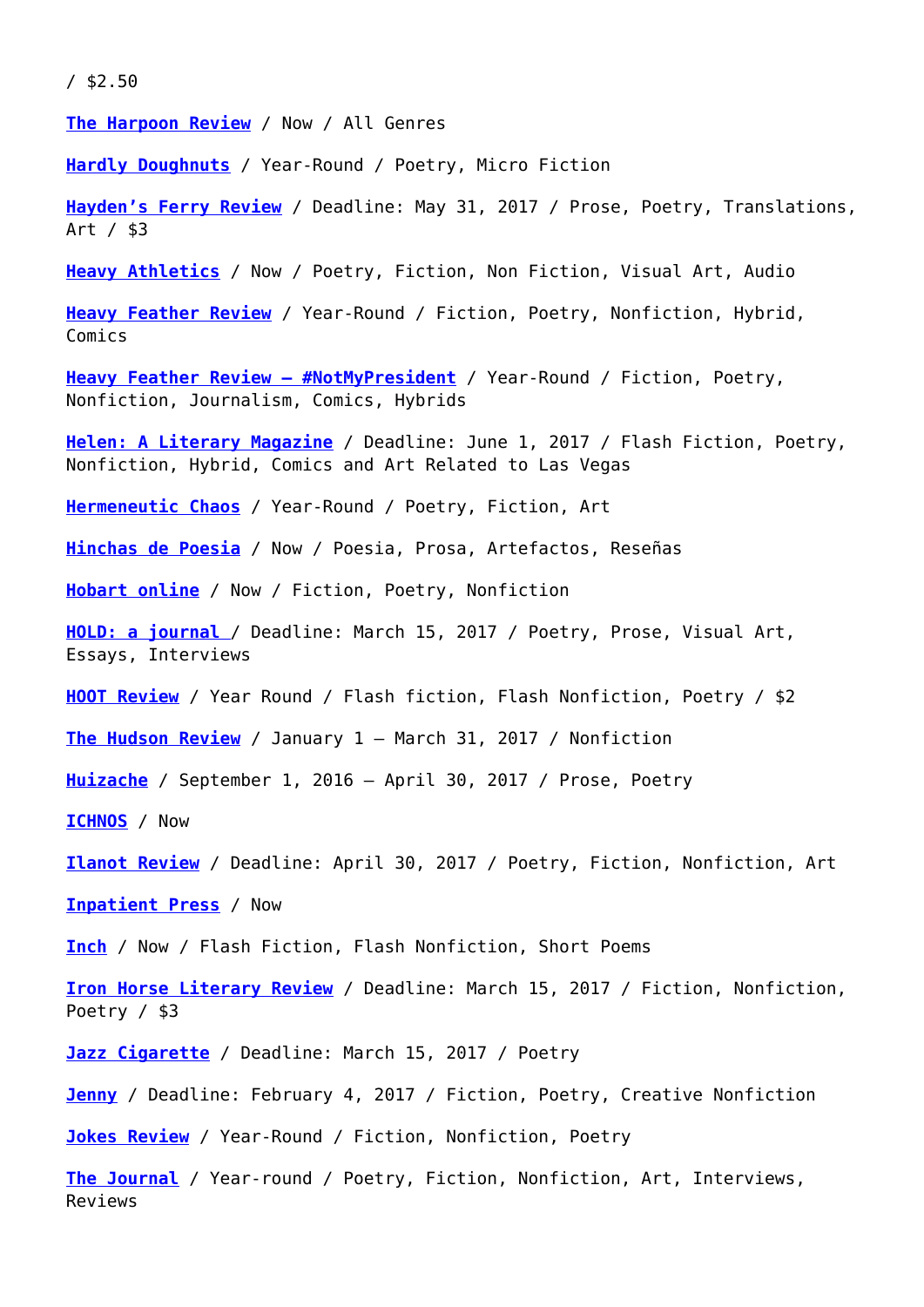**[jmww](https://jmww.submittable.com/Submit)** / Year-Round / Fiction, Poetry, Nonfiction, Flash Fiction **[Josephine Quarterly](http://www.josephinequarterly.com/submit.html)** / Now / Poetry, Art

**[jubilat](http://www.jubilat.org/jubilat/about/office/submit/)** / September 1, 2016 – April 1, 2017 / Poetry

**[Juked](http://www.juked.com/info/submit.asp)** / Year-Round / Fiction, Nonfiction, Poetry

**[Kartika Review](https://kartikareview.submittable.com/submit)** / Now / Fiction, Poetry, Nonfiction

**[Kweli](https://kwelijournal.submittable.com/submit)** / September 1, 2016 – May 30, 2017 / Fiction, Nonfiction, Poetry, Multimedia

**[Lambda Literary's Poetry Spotlight](https://lambdaliterary.submittable.com/submit)** / Now / Poetry from LGBT Poets

**[Lavender Review](http://www.lavrev.net/p/submit.html)** / Year-Round / Poetry and Art by Lesbians

**[Lazy Fascist Review](http://lazyfascistpress.com/lazy-fascist-review/)** / Now / Fiction, Poetry

**[LEVELER](http://www.levelerpoetry.com/submissions/)** / Year-Round / Poetry

**[Lime Hawk – Online](http://www.limehawk.org/submit)** / Now / Poetry, Prose, Visual Art

**[Linden Avenue Literary Journal](https://lindenavenue.submittable.com/submit)** / Now / Poetry, Fiction, Flash Fiction, Nonfiction, Art

**[LIT](https://litmagazine.submittable.com/submit)** / Now / Poetry, Prose

**[The Literary Nest](https://theliterarynest.com/submissions/literary-submissions/)** / Deadline: March 17, 2017 / Fiction, Poetry

**[Literary Orphans](https://literaryorphans.submittable.com/submit)** / Now / Fiction, Poetry, Nonfiction

**[littletell](http://www.littletell.org/submit/)** / Year-Round / Poetry, Prose, Audio, Visual

**[LONTAR: The Journal of Southeast Asian Speculative Fiction](https://lontarjournal.submittable.com/submit)** / Now / Fiction, Nonfiction, Poetry, Comics

**[Lunch Ticket](http://lunchticket.org/about/submission-guidelines/)** / Februayr 1 – April 30, 2017 / Fiction, Poetry, Nonfiction, Flash Prose, YA, Translations, Bilingual, Art

**[Mandala Journal](http://www.mandala.uga.edu/submit.php)** / Deadline: February 7, 2017 / Fiction, Poetry, Nonfiction, Art

**[Mannequin Haus](http://infii2.weebly.com/submissions.html)** / Year-Round / Poetry, Fiction, Sound

**[The Margins](https://aaww.submittable.com/submit)** / Now / Poetry, Fiction, Nonfiction

**[Masque & Spectacle](https://masqueandspectacle.com/submission-guidelines/)** / Year-Round / All Genres

**[Master's Review – New Voices](https://themastersreview.submittable.com/submit)** / Year-Round / Fiction

**[Maudlin House](https://maudlinhouse.submittable.com/submit)** / Now / Fiction, Flash Fiction, Poetry, Art, Video

**[McNeese Review Online](https://mcneesereview.submittable.com/submit)** / Year-Round / Short Fiction, Poetry, Literary Nonfiction, Translations, Interviews, Art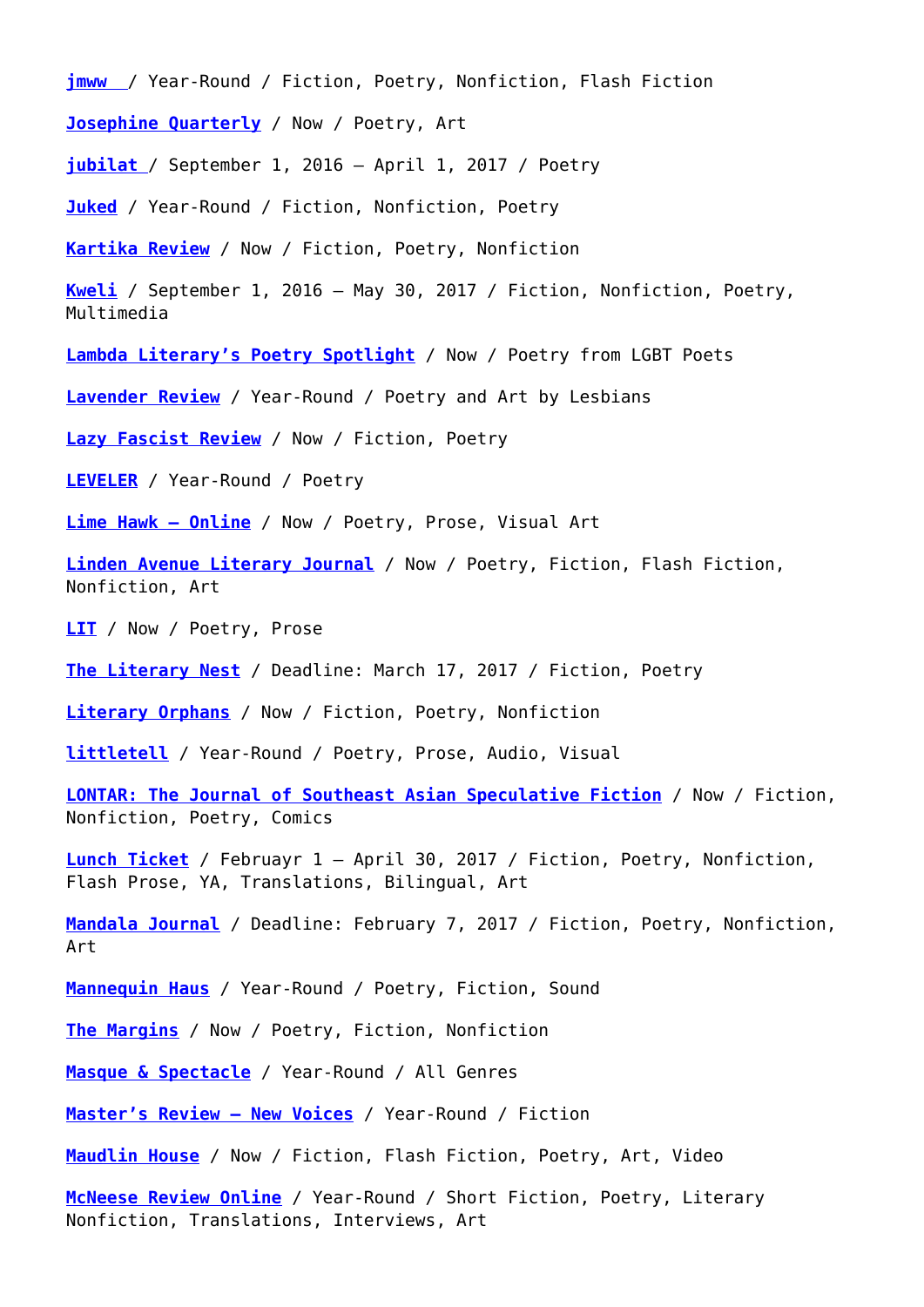**[Minor Literatures](http://minorliteratures.com/submit/)** / Now / Experimental Prose, Essays, Reviews, Interviews

**[MISTRESS](http://poemmistress.com/guidelines.html)** / Now / Poetry, Short Fiction, Creative Nonfiction, Visual Work with Textual Components

**[Mizna – Surviving the Rhetoric: Arabs & Muslims as Villains, Again](http://mizna.org/articles/about/36.shtml)** / Deadline: February 28, 2017 / Prose, Poetry

**[Moko: Caribbean Arts and Letters](https://mokomagazine.submittable.com/submit)** / Now / Poetry, Fiction, Essays, Reviews, Art, Videos

**[Moon City Review](https://mooncitypress.submittable.com/submit)** / Now / Poetry, Fiction, Nonfiction, Translations, Reviews

**[Moonglasses Magazine](http://www.moonglassesmag.com/submission-guidelines)** / Now / Fiction, Poetry, Nonfiction, Flash, Cross-Genre

**[Moonsick Magazine](http://www.moonsickmagazine.com/submit.html)** / Year-Round / Fiction, Nonfiction, and Poetry by Women

**[Monkeybicycle](https://monkeybicycle.submittable.com/submit)** / Now / Stories, One-Sentence Stories

**[Monstering](http://www.monsteringmag.com/submit/)** / Deadline: April 1, 2017 / All Genres

**[Moss](http://www.mosslit.com/vol02/issue05.html#CallForPapers)** / Now / Fiction and Nonfiction from the Pacific Northwest

**[Muzzle Magazine](https://muzzlemagazine.submittable.com/submit)** / Now / Poetry

**[Neck Press Review](http://www.neckpressreview.com/review-submissions.html)** / Now / Poetry, Fiction

**[The New Engagement – Flash Fiction Contest](http://thenewengagement.com/submit-your-work)** / Deadline: March 1, 2017 / Flash Fiction / \$5 / Prize: \$500 + Publication

**[New Delta Review](http://ndrmag.org/submissions/)** / Now / Fiction, Poetry, Nonfiction, Art, Other

**[New Ohio Review](https://www.ohio.edu/nor/submit.htm)** / January 15 – April 15, 2017 / All Genres

**[New Orleans Review – Online](https://neworleansreview.submittable.com/Submit)** / Now / Poetry, Fiction, Nonfiction, Reviews

**[New South](https://newsouth.submittable.com/submit)** / September 1, 2016 – April 30, 2017 / Fiction, Poetry, Essays / \$3

**[Newfound](https://newfound.submittable.com/submit)** / Year-Round / Fiction, Flash, Nonfiction, Poetry, Reviews, Translation, Visual Art

**[Nightblock](http://www.nightblockmag.com/submissions/)** / Year-Round / Poetry, Fiction

**[Ninth Letter](https://ninthletteronline.submittable.com/submit)** / Deadline: April 1, 2017 / Fiction, Nonfiction, Poetry

**[Nimrod International Journal of Prose and Poetry](http://utulsa.edu/nimrod/submissions.html)** / January 1 – November 30, 2017 / Fiction, Poetry, Nonfiction

**[Nonbinary Review](https://nonbinaryreview.submittable.com/submit)** / Now / All Genres

**[The Nottingham Review](http://www.thenottinghamreview.com/submit.html)** / Now / Fiction, Poetry

**[The Offing](https://theoffingmag.submittable.com/submit)** / Now / Art, Essays, Fiction, Micro, Poetry, Translation / \$3

**[One Throne Magazine](http://www.onethrone.com/#!submit/c2q4)** / Now / Fiction, Nonfiction, Poetry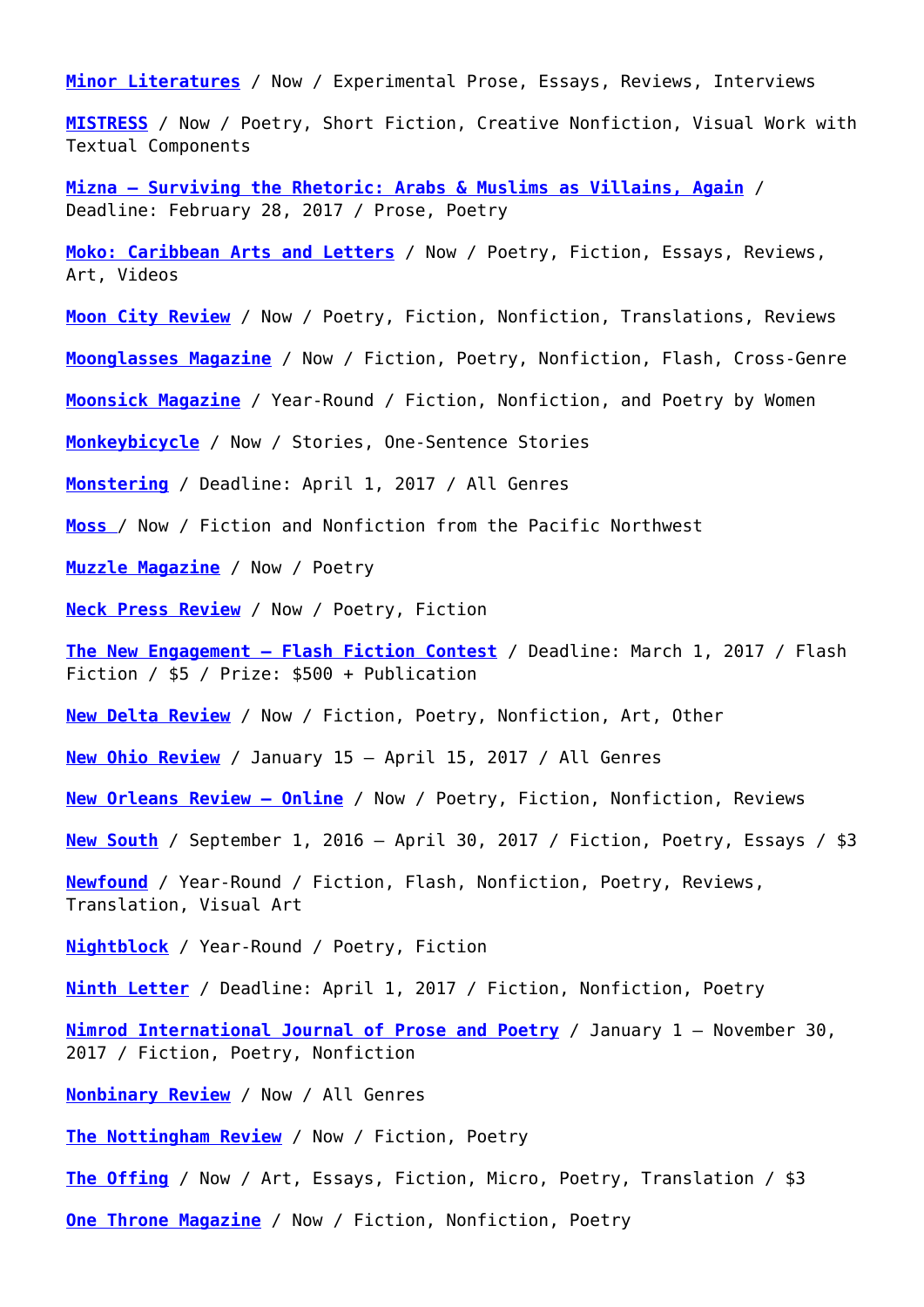**[Oxidant | Engine](http://www.oxidantengine.com/submissions)** / Year-Round / Poetry

**[Pacific Review](https://pacrev.submittable.com/submit)** / Deadline: February 14, 2017 / Poetry, Fiction, Nonfiction, Comics, Art, Photography, Performance, Hybrid

**[Pacifica Literary Review](https://pacificaliteraryreview.submittable.com/submit)** / Deadline: May 5, 2017 / Poetry, Fiction, \Nonfiction, Photography, Art

**[Painted Bride Quarterly](https://pbq.submittable.com/submit)** / Year-Round / Nonfiction, Fiction, Poetry / \$3

[Passages North](http://passagesnorth.com/submissions/) / Deadline: April 2017 / Fiction, Nonfiction, Poetry, Hybrid, Writers on Writing

**[Peacock Journal](http://peacockjournal.com/guidelines/)** / Year-Round / Fiction, Flash, Nonfiction, Poetry, Translation, Art, Photography

**[Permafrost Magazine](https://permafrostmag.submittable.com/submit)** / Now / Fiction, Poetry, Nonfiction, Hybrid, Art

**[Phantom Drift](http://www.phantomdrift.org/#!/sitepage_4)** / January 1 – March 31, 2017 / Fabulist Fiction, Poetry, and Essays

**['Pider](http://www.pidermag.com/)** / Now / Poetry

**[Pinball](https://pinball.submittable.com/submit)** / Now / Fiction (\$5), Nonfiction, Comics, Art, Audio

**[The Pinch](https://pinchjournal.submittable.com/submit)** / August 15, 2016 – March 15, 2017 / Fiction, Nonfiction, Flash, Poetry, Art & Photography

**[Platypus Press – A Portrait in Blues](http://platypuspress.co.uk/aportraitinblues)** / Deadline: April 30, 2017 / Poetry

**[PLINTH](http://www.plinth.us/issue02/submissions.html)** / Now / All Genres

**[POETRYSEEN](http://poetryseen.com/submit/)** / Year-Round / Poetry Videos, Art

**[Polychrome Ink](http://zillion-press.com/submission-information/#)** / Now / All Genres

**[Poor Claudia](https://poorclaudia.submittable.com/submit)** / Now / Poetry, Prose / \$3

**[Posit](https://positjournal.com/guidelines/)** / September 1, 2016 – May 31, 2017 / Fiction, Poetry, Visual Art, Film and Animation

**[Potluck Magazine – Online](http://www.potluckmag.com/submit/)** / Now / Poetry, Fiction, Nonfiction, Multimedia, Art

**[Pretty Owl Poetry](http://prettyowlpoetry.com/submit/)** / Now / Poetry, Fiction, Art

**[Prisma – Zeitblatt für Text & Sprache](http://www.zeitblatt-prisma.de/en/texteinsendungen/)** / Deadline: March 15, 2017 / All Genres

**[Puerto del Sol](https://puertodelsol.submittable.com/submit)** / Now / Black Voices Series, Poetry, Fiction, Nonfiction, Reviews, Art

**[Quarter After Eight](http://www.quarteraftereight.org/submit.html)** / September 15, 2016 – April 15, 2017 / Fiction, Nonfiction, Poetry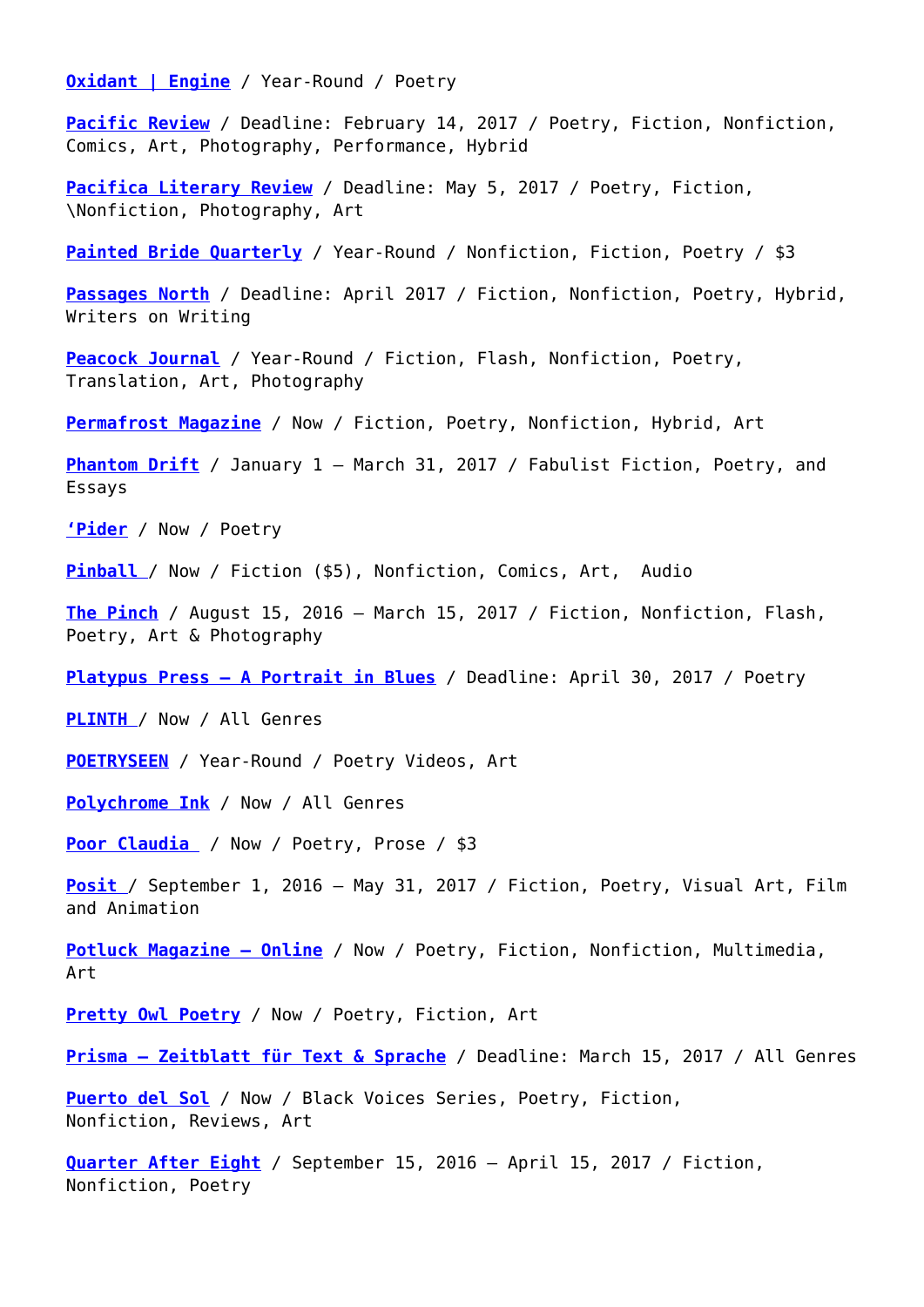**[Quarterly West](http://quarterlywest.com/?page_id=9)** / Deadline: April 30, 2017 / Fiction, Nonfiction, Poetry, New Media

**[Queen Mob's Tea House](http://queenmobs.com/submissions/)** / Now / Poetry, Art, Fiction, Essays

**[Raspa Magazine](http://www.raspamagazine.com/submissions/)** / January 15 – September 15, 2016 / Fiction, Essays, and Poetry by Queer Latinos

**[Rattle](https://rattle.submittable.com/submit)** / Year-Round / Poetry

**[Reality Hands](http://www.realityhands.com/submissions/)** / Now / Short Stories, Poetry

**[Redivider](http://www.redividerjournal.org/submit/open-submissions/)** [/](http://www.redividerjournal.org/submit/open-submissions/) Year-Round / Fiction, Nonfiction, Poetry, Art

**[Requited](https://requitedjournal.submittable.com/submit)** / Now / Poetry, Fiction, Nonfiction, Performance Text, Visual, Video

**[Rigorous](https://rigorous.submittable.com/submit)** / Deadline: April 1, 2017 / All Genres by Writers and Artists of Color

**[Robocup Press – DEFY! Anthology](http://www.robocup-press.com/defy-anthology.html)** / Deadline: March 15, 2017 / Poetry, Nonfiction, Fiction, Hybrid/Cross-Genre, Art, Photography

**[Rougarou](https://rougarou.submittable.com/submit)** / Now / Fiction, Poetry, Creative Nonfiction, Art

**[Rougarou – Poetry Contest](https://rougarou.submittable.com/submit/77587/2017-rougarou-poetry-contest)** / Deadline: April 15, 2017 / Poetry / \$10 / Prize: \$500 + publication / Judge: J. Bruce Fuller

**[Salamander Magazine](http://salamandermag.org/submit-manager/)** / September 1, 2016 – April 30, 2017 / Poetry, Fiction, Nonfiction

**[Seattle Review](https://seattlereview.submittable.com/Submit)** / Year-Round / Essays and Fiction over 40 pages, Poems over 10 Pages

**[Seneca Review](http://www.hws.edu/senecareview/submissions.aspx)** / Deadline: May 1, 2017 / Poetry, Essays

**[SHANTIH Journal](https://shantihjournal.org/submissions/)** / Year-Round / Fiction, Poetry, Nonfiction, Flash, Drama, Art, Photography

**[SHARKPACK](http://sharkpackpoetry.com/valus-sigil/) [Annual](https://sharkpackpoetry.com/spr-annual/)** / October 2016 – March 2017 / Poetry, Very Short Fiction

**[SiDEKiCK](http://www.sidekicklit.com/submit/)** / Year-Round / Poetry

**[Sinker Cypress Review](http://www.sinkercypressreview.com/p/submissions.html)** / Now / Poetry, Music

**[Sinister Wisdom](https://sinisterwisdom.submittable.com/submit)** / Now / Poems, Stories, Essays, and Art by Lesbians

**[Sixth Finch](http://sixthfinch.com/submit.html)** / Deadline: March 31, 2017 / Poetry, Art

**[smoking glue gun](https://smokinggluegun.submittable.com/submit)** / Now / Visual Art, Video, Sound

**[SmokeLong Quarterly](http://www.smokelong.com/submissions/guidelines/)** / Year-Round / Flash Fiction

**[So and So](http://soandsomag.org/magazine-submissions/4565895247)** / Now / Poetry

**[Solstice](http://solsticelitmag.org/submit/)** / Now / Fiction, Nonfiction, Poetry, Photography / \$3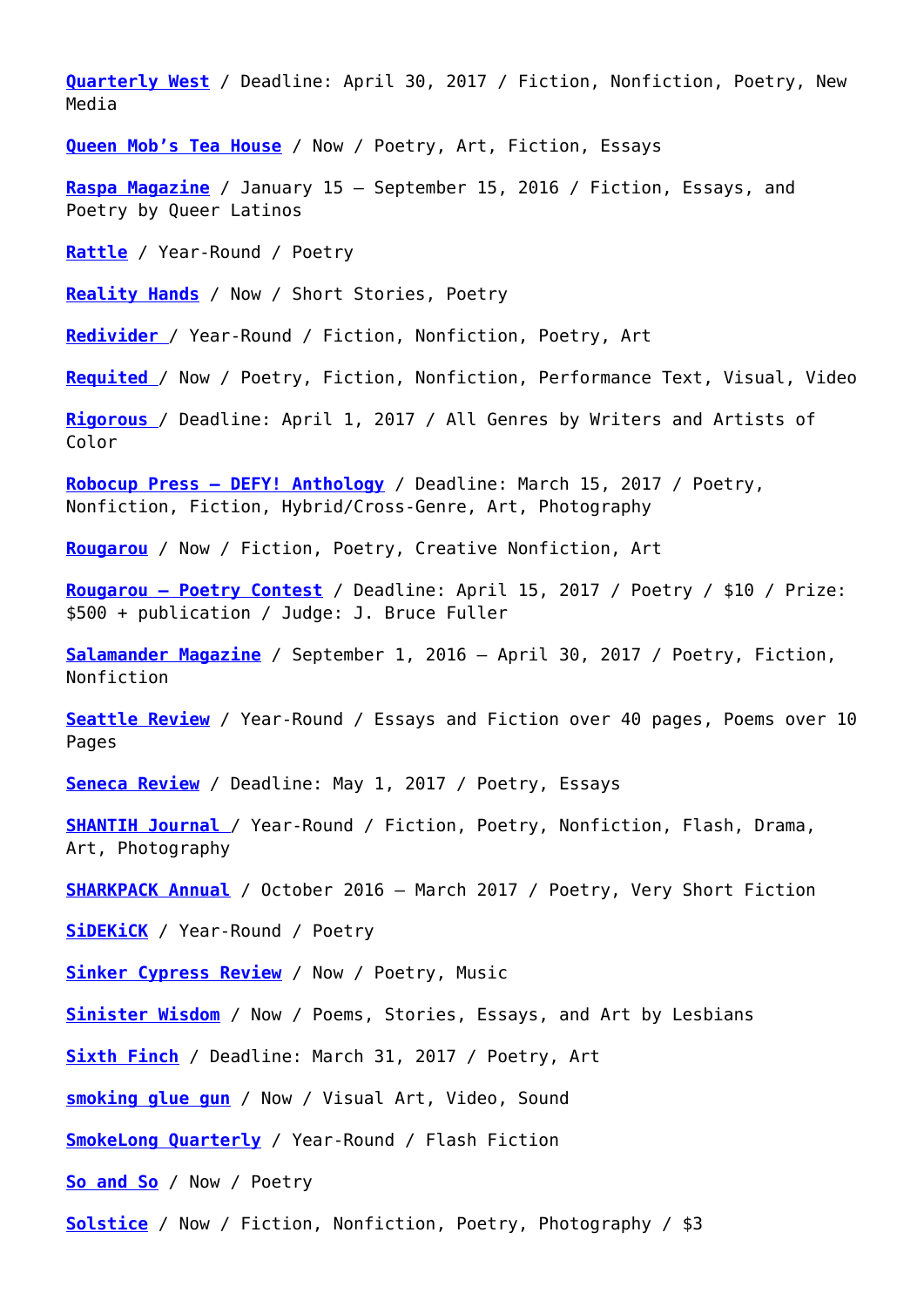**[Sonora Review](http://sonorareview.com/submit/)** / September 1, 2016 – May 1, 2017 / Fiction, Poetry, Nonfiction / \$3

**[Southeast Review](http://southeastreview.org/submit/)** / Year-Round / Fiction, Poetry, Nonfiction / \$3

**[Squalorly](https://squalorly.submittable.com/submit)** [/](https://squalorly.submittable.com/submit) Now / Fiction, Nonfiction

**[The Stay Project](http://www.thestayproject.us/)** / Now / Poems, Portraits, Sound Pieces, Lists, Experiments, Conundrums, Rants, and Responses Related to the Political Present

**[Stirring: A Literary Collection](https://www.stirringlit.com/submit)** / Year-Round / Poetry, Fiction, Nonfiction, Art

**[Storm Cellar](https://stormcellarquarterly.com/submit/)** / Now / Nonfiction, Flash, Fiction, Poetry, Images

**[Storm Cellar – Force Majeure Flash Contest](https://stormcellar.submittable.com/submit/72759/500-force-majeure-flash-contest)** / Deadline: April 30, 2017 / Fiction, Nonfiction, Fragments, Hybrids, Experiments, Images / \$5-\$12 / Prize: \$300 + Publication

**[Superstition Review](https://superstitionreview.submittable.com/submit)** / Deadline: February 28, 2017 / Art, Fiction, Nonfiction, Poetry

**[Sundog Lit](https://sundoglit.com/submissions/)** / Now / Fiction, Poetry, Nonfiction, Art, Photography

**[SUSAN](https://susan.submittable.com/submit)** / Now / Poetry, Flash Fiction

**[Sycamore Review](http://www.sycamorereview.com/submissions/)** / September 1, 2016 – March 31, 2017 / Poetry, Prose, Nonfiction, Art

**[TAGVVERK](http://tagvverk.info/)** / Year-Round / Poetry, Fiction, Art

**[The Talking Book](https://talkingbook.submittable.com/submit)** / Deadline: February 3, 2017 / Nonfiction, Fiction, Poetry

**[Tammy](https://tammy.submittable.com/submit)** / March 1 – June 1, 2017 / \$3 / All Genres

**[TENDE RLOIN](http://www.tender-loin.com/submit.html)** / Now / Poetry

**[Territory – Issue V: Treasure and Issue VI: Prisons](http://themapisnot.com/submissions/)** / Deadlines: March 15, 2017 (Treasure) and June 1, 2017 (Prisons) / All Genres

**[Third Point Press](https://thirdpointpress.submittable.com/submit)** / Deadline: March 31, 2017 / Fiction, Poetry, Art, Other

**[Thoughtcrime Press – Not My President Anthology](http://thoughtcrimepress.com/not-my-president/)** / Now / Poems, Essays

**[Threadcount Magazine](http://threadcountmag.com/submissions/)** / Year-Round / Hybrid, Fiction, Nonfiction, Poetry

**[The Timberline Review](http://timberlinereview.com/submissions/)** / Deadline: April 30, 2017 / Fiction, Nonfiction, Poetry / \$5

**[Tinderbox Poetry Journal](https://tinderboxpoetryjournal.submittable.com/submit)** / Year-Round / Poetry / \$3 (Free in March)

**[Tiny Donkey](https://fairytalereview.submittable.com/submit)** / Now / Essays Related to Fairy Tales

**[The Tishman Review](https://thetishmanreview.submittable.com/submit)** / Year-Round / Fiction, Poetry, Nonfiction / \$3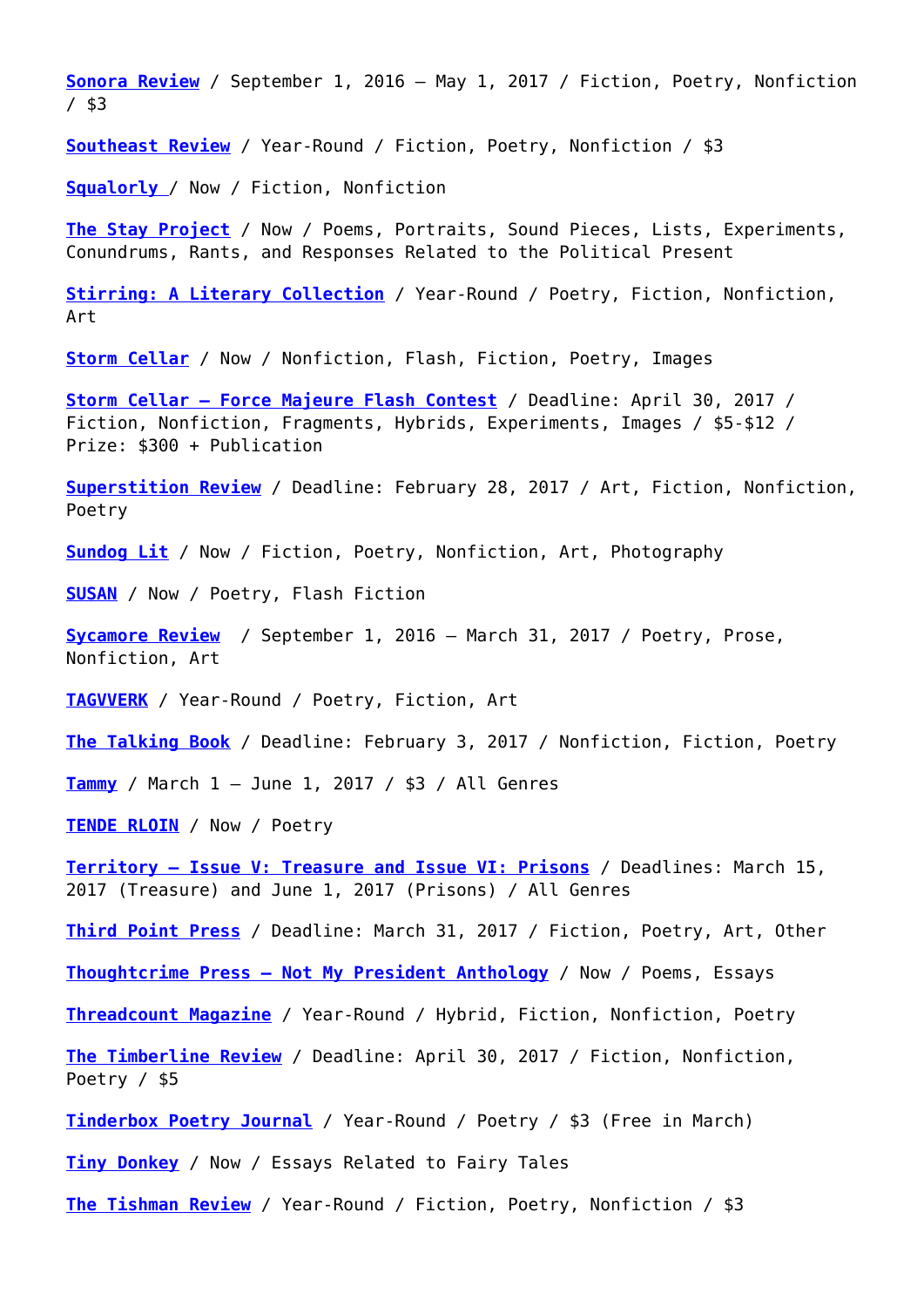**[TL;DR](http://www.tldrmagazine.com/#!submit/c24vq)** / Now / All Genres

**[TQ Review](http://damagedgoodspress.com/tq-review/)** / Now / Fiction, Nonfiction, Poetry, and Interviews by Trans and Queer Writers

**[Trafika Europe](http://trafikaeurope.org/contact/#.VIi_syvF9IF)** / Now / Fiction, Poetry, Translation

**[Transition](https://transition.submittable.com/submit)** / Now / Nonfiction, Fiction, Poetry, Reviews and Art about Africa and the African Diaspora

**[Two Lines](https://twolines.submittable.com/submit)** / Now / Translations of Poetry, Fiction, and Essays

**[TYPO](https://typo.submittable.com/Submit)** / Now / Poetry

**[Unbroken Journal](http://unbrokenjournal.com/submit)** / January 1 – February 28, 2017 / Prose Poems, Poetic Prose

**[Under a Warm Green Linden](http://www.greenlindenpress.com/submit)** / Year-Round / Poetry / \$0-\$2.50

**[Union Station Magazine](https://unionstation.submittable.com/Submit)** / Year-Round / Poetry, Fiction, Nonfiction, Art, Photography

**[Unlikely Stories Mark V](http://www.unlikelystories.org/mission)** / Now / All Genres

**[upstreet](http://www.upstreet-mag.org/guideline_layers.html)** / Deadline: September 1, 2016 – March 1, 2017 / Fiction, Poetry, Nonfiction

**[Ursus Americanus Press – Landfill](https://ursusamericanuslit.squarespace.com/chapbooks/)** / Year-Round / Poetry

**[Us For President](https://usforpresident.org/)** / Now / Poetry, Prose, Art, Spoken Word

**[Vagabond City](https://vagabondcityjournal.wordpress.com/submission-guidlines/)** / 1st-15th of Every Month / Poetry, Prose, Art

**[Vanilla Sex Magazine](http://www.vanillasexmagazine.com/submit.html)** / Year-Round / Poetry, Fiction, Flash Fiction, Nonfiction, Photography

**[Vector Press](http://www.vectorpress.org/submit.html)** / Deadline: March 17, 2017 / Poetry, Fiction, Nonfiction, Art, Essays

**[Voicemail Poems](http://voicemailpoems.org/guidelines)** / Year-Round / Audio Poetry

**[Waccamaw](https://waccamawjournal.submittable.com/submit)** / Deadline: February 15, 2017 / Nonfiction, Poetry, Fiction

**[The Way to My Heart: An Anthology of Food-Related Romance](http://www.kellyannjacobson.com/anthologies/the-way-to-my-heart#sthash.kOQLOJ4X.dpbs)** / Deadline: May 1, 2017 / Romance, Nonfiction, Poetry

**[Waxwing](https://waxwing.submittable.com/submit)** / August 1, 2016 – May 1, 2017 / Poetry, Fiction, Essays, Translations (Open Year-Round)

**[Weirderary](https://weirderary.submittable.com/submit)** / Now / Flash, Fiction, Nonfiction, Poetry, Art, Comics, Other

**[Western Humanities Review](http://www.westernhumanitiesreview.com/submissions/)** / Now / Prose, Poetry, Art / \$2

**[The White Elephant](http://whiteelephantmagazine.com/submissions/)** / Year-Round / Prose, Poetry

**[Wigleaf](http://wigleaf.com/about.htm)** / Final Weeks of February and March, 2017 / Flash Fiction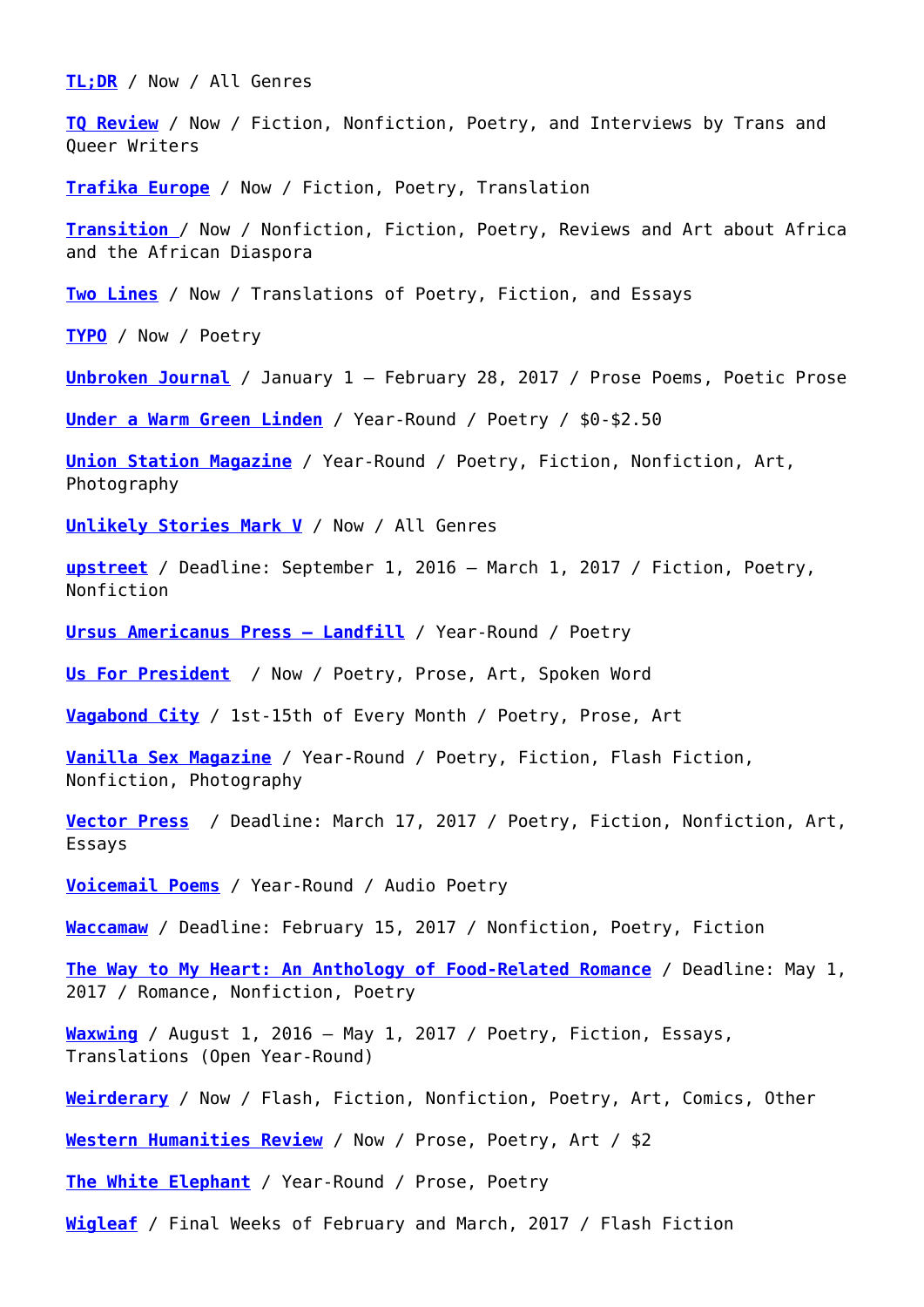**[Wildness](http://readwildness.com/submit)** / Year-Round / Poetry, Prose, Nonfiction, Art, Photography **[Willow Springs](http://willowspringsmagazine.org/submit/)** / September 1, 2016 – April 30, 2017 / Fiction, Poetry (Open Until May 31), Nonfiction (Open Year-Round) **[Window](http://www.patient-sounds.com/#!window/c20z1)** / Now / All Genres **[Witness](http://witness.blackmountaininstitute.org/submit/)** / Deadline: March 31, 2017 / Fiction, Nonfiction, Poetry / \$2 **[Word For/Word](http://www.wordforword.info/vol28/masthead.html)** / Year-Round / Poetry, Prose, Poetics, Criticism, Visuals **[The Woven Tale Press](https://thewoventalepress.submittable.com/submit)** / Now / Poetry, Fiction, Nonfiction, Flash, Experimental, Video **[Wreck Park](http://wreckparkjournal.com/submit.html)** / Now / Prose, Poetry, Criticism **[Yalobusha Review](https://yalobushareview.submittable.com/submit)** / Year-Round / Poetry, Fiction, Reviews, Art **[Yemassee](https://yemassee.submittable.com/submit)** / Year-Round / Fiction, Poetry, Nonfiction, Flash **[Yes Poetry](http://www.yespoetry.com/submissions/)** / Now / Poetry **[Zone 3](http://www.apsu.edu/zone3/submissions)** / August 1, 2016 – April 1, 2017 / Fiction, Poetry, Nonfiction **[ZYZZYVA](http://www.zyzzyva.org/about/submissions/)** / January 1 – May 31, 2017 / Fiction, Nonfiction, Poetry / Submit by Post

## **Residencies, Fellowships, Conferences, & Opportunities:**

**[A Public Space Internships](https://apublicspacedemo.submittable.com/submit)** / Now

**[American Library in Paris Visiting Fellowship](http://americanlibraryinparis.org/events-programs/visiting-fellowship.html)** / Deadline: February 14, 2017 / €30 / Fellowship: Four Weeks in Paris + \$5,000

**[Anderson Center](http://www.andersoncenter.org/residency.html)** / Deadline: February 15, 2017 / Residency: 2-4 Weeks in Red Wing, MN

**[Aspen Summer Words](https://aspeninstitute.wufoo.com/forms/asw-2016-juried-workshop-application-form/)** / Deadline: February 27, 2017 / \$30 / Workshops: 1 Week in Aspen, CO

**[AWP WC&C Scholarship Competition](https://www.awpwriter.org/contests/wcc_scholarships_overview)** / December 1, 2016 – March 30, 2017 / \$10 / Prize: \$500 toward Writer's Conference, Retreat, or Residency

**[Blackacre Reserve Writing Residency](https://balticwritingresidency.submittable.com/Submit)** / Deadline: March 1, 2017 / Poetry, Fiction, Nonfiction, Playwriting / \$22 / Residency: \$200 + 1-2 Weeks Near Louisville, KY

**[Bread Loaf Writers Conference](http://www.middlebury.edu/bread-loaf-conferences/bl_writers/applicationandacceptance)** / Deadline: February 15, 2017 / \$15 / Conference: August 16-26, 2017 in Ripton, VT

**[Center For Fiction – NYC Emerging Writers Fellowship](http://centerforfiction.org/forwriters/grants-and-awards/)** / Deadline: February 15, 2017 / Fiction / Fellowship: \$5,000 + Mentorship + Public Readings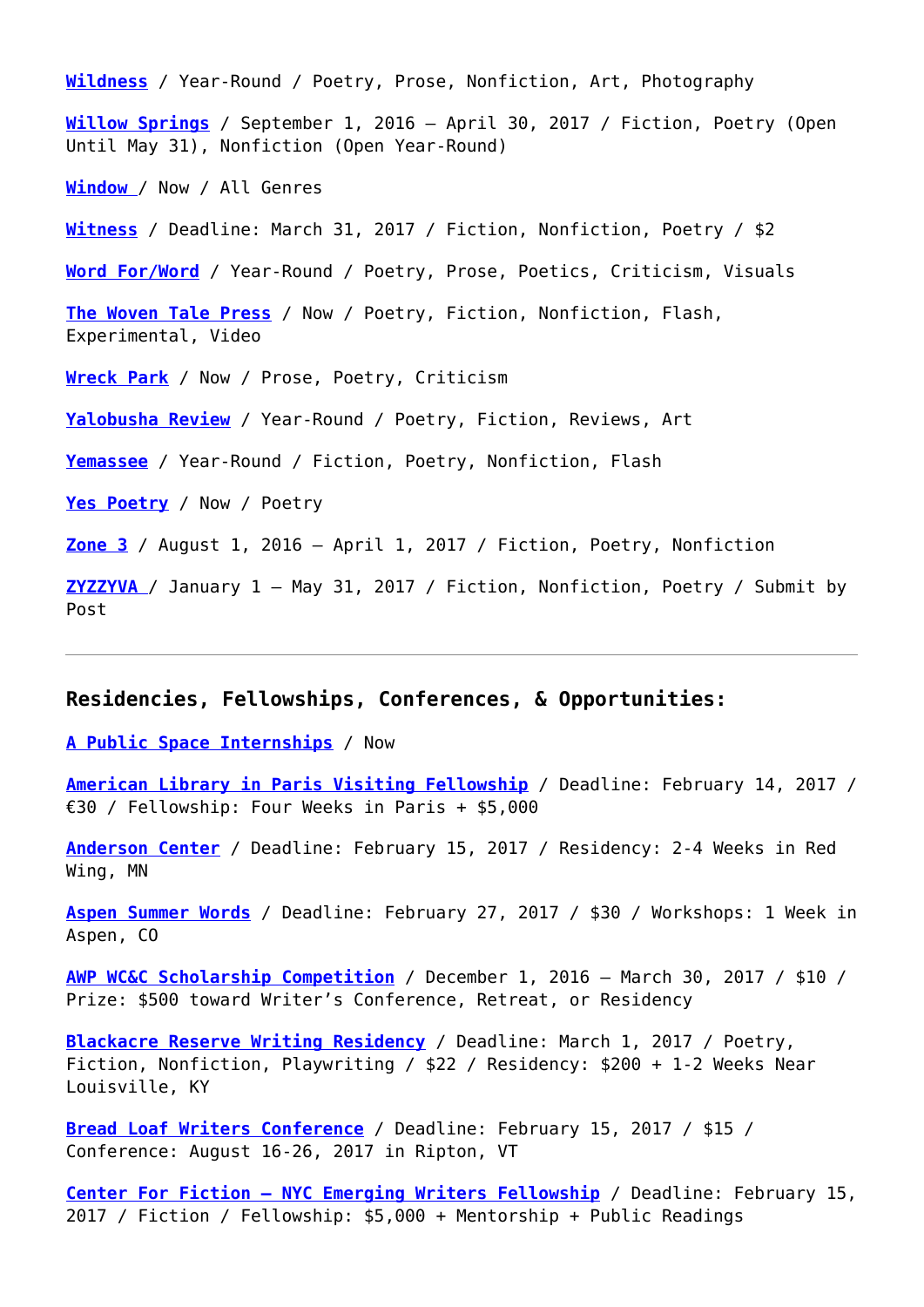**[Djerassi](http://djerassi.org/apply.html)** / Deadline: March 15, 2017 / Residency: 1 Month in Santa Cruz Mountains, CA

**[Elizabeth Kostova Foundation – English and Bulgarian Scholarships](http://ekf.bg/sozopol/page/44/)** / Deadline: March 6, 2017 / Creative Nonfiction / Scholarship: Tuition, Room, and Board for Sozopol Seminars (June 8-12, 2017) + 50% Travel Expenses to Bulgaria

**[Fear No Lit – Submerging Writer Fellowship](http://www.fearnolit.com/fellowship/)** / March 1 – August 31, 2017 / Writers Not in an MFA Program, Without a Book / Fellowship: \$500 + Chapbook Publication + \$500 for AWP 2018 Expenses

**[Gullkistan Center for Creativity](http://www.gullkistan.is/)** / Year-Round / Residency: 1 Month or More in Laugarvatn, Iceland / Fee: 750€+/Month

**[Hambidge Creative Residency](http://www.hambidge.org/application.html)** / Deadline: April 15, 2017 / \$30 / Residency: 2-8 Weeks in Blue Ridge Mountains, GA / Residency Fee: \$235 per Week

**[Hodson Trust – John Carter Brown Fellowship](https://www.washcoll.edu/centers/starr/fellowships/hodson-brown-fellowship.php)** / Deadline: March 15, 2017 / Projects Relating to the Literature, History, Culture, or Art of the Americas Before 1830 / Residency: 2 Months at Brown University + \$20,000

**[Hub City Writers House](https://hubcity.submittable.com/submit)** / Deadline: April 15, 2017 / \$30 / Residency: 15 Weeks + \$150/Week

**[Hugo House – Writer-in-Residence](https://hugohouse.org/get-involved/writers-in-residence/)** / January 1 – March 31, 2017 / Residency: 9 Months in Seattle + \$500 per Month

**[Image – Milton Postgraduate Fellowship](https://imagejournal.org/fellowship-opportunities/)** / Deadline: March 15, 2017 / Christian Writers / Fellowship: 9 Months + \$16,000

**[James Jones First Novel Fellowship](http://wilkes.edu/academics/graduate-programs/masters-programs/creative-writing-ma-mfa/james-jones-fellowship-contest.aspx)** / March 15, 2017 / \$30 / Prize: \$10,000

**[Juniper Summer Institute](https://junipersummerwritinginstitute.submittable.com/submit)** / Deadline: May 23, 2017 / \$35 / Conference Fees: \$1,500

**[Kentucky Writers Fellowship](https://balticwritingresidency.submittable.com/Submit)** / Deadline: May 15, 2017 / \$8 / Fellowship: \$500

**[The Kerouac Project](http://www.kerouacproject.org/submissions/)** / Deadline: March 12, 2017 / \$30 / Residency: 3 Months in the Jack Kerouac House in Orlando + \$1,000 Stipend

**[Kimmel Harding Nelson Center for the Arts](http://www.khncenterforthearts.org/application_process.php)** / Deadline: March 1, 2017 / \$35 / Residency: 2-8 Weeks in Nebraska City + \$100 per Week

**[Leeway Foundation – Art and Change Grants](http://www.leeway.org/grants/art_and_change_grants/)** / Deadline: March 1, 2017 / Women and Trans\* Artists in the Delaware Valley Region / Grant: Up to \$2,500

**[Lit Fest Fellowships for Emerging Writers](https://lighthousewriters.org/content/2017-lit-fest-master-workshops#overlay-context=user/)** / Deadline: March 1, 2017 / \$30 / Fiction, Poetry, Nonfiction, Screen/Playwriting / Fellowship: Full Tuition to Lit Fest in Denver, CO (June 3-16, 2017)

**[MacDowell Colony \(Fall Residencies\)](http://www.macdowellcolony.org/apply.html)** / Deadline: April 15, 2017 / \$30 / Residency: Up to 8 Weeks in Peterborough, NH

**[Madeleine P. Plonsker Emerging Writer's Residency Prize](http://www.lakeforest.edu/academics/programs/english/press/plonsker.php)** / Deadline: March 1,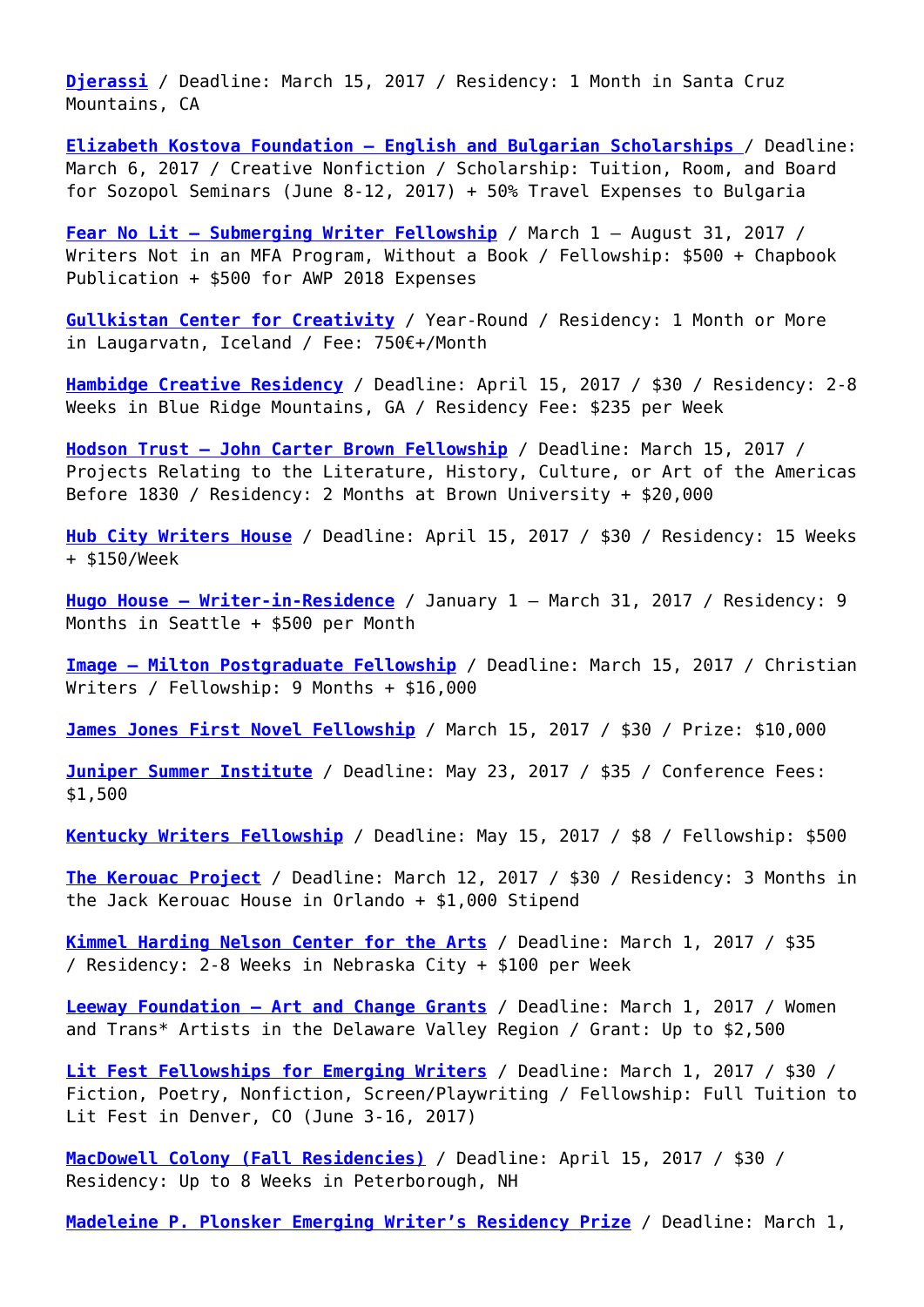2017 (Or After 200 Applications) / Poetry / Judge: Carmen Giménez Smith / Residency: 3 Weeks at Lake Forest College, IL + \$10,000 + Book Publication

**[Martha's Vineyard Writing Residency](http://noepecenter.org/writers-residency/)** / Now / \$10 / Residency: 2 Weeks in Martha's Vineyard / Residency Fee: \$800

**[Meg Hunt Residency in Alaska](http://www.wrangells.org/residencies/)** / Deadline: February 12, 2017 / \$25 / Residency: 2 Weeks in McCarthy, AK

**[Millay Colony](http://www.millaycolony.org/apply)** / Deadline: March 1, 2017 / \$35 / Residency: 1 Month in Austerlitz, NY

**[Mineral School](https://mineralschool.submittable.com/submit)** / Deadline: February 15, 2017 / \$25 / Residency: 2 Weeks in Mineral, WA / Residency Fee: \$425 (Fellowships Available)

**[Napa Valley Writers' Conference](http://www.napawritersconference.org/attend-the-conference/apply/)** / Deadline: March 31, 2017 / \$25 / Conference: July 23-28, 2017 in St. Helena, CA / Conference Fee: \$975

**[National Endowment for the Arts Creative Writing Fellowships](https://www.arts.gov/grants-individuals/creative-writing-fellowships)** / Deadline: March 8, 2017 / Prose / Fellowship: \$25,000

**[Norton Island Residency](http://www.easternfrontier.com/sessions.html)** / Deadline: March 1, 2017 / \$35 / Residency: 10 Days in Maine / Residency Fee: \$125

**[Sewanee Writers Conference](http://sewaneewriters.org/apply)** / Deadline: April 17, 2017 / Conference: July 18-30, 2017 in Sewanee, TN / Conference Fee: \$1,800

**[Sitka Center for Art and Ecology](http://www.sitkacenter.org/3-0.html)** / Deadline: April 18, 2017 / \$15 / Residency: Up to 3.5 Months in Rural OR

**[Squaw Valley Writers Workshops](https://communityofwriters.org/workshops/writers-workshops/)** / Deadline: March 28, 2017 / Fiction, Nonfiction / \$40 / Workshop: July 9-15, 2017 in Squaw Valley, CA / Tuition: \$1,100

**[Squaw Valley Poetry Workshop](https://communityofwriters.org/workshops/poetry-workshop/)** / Deadline: March 28, 2017 / \$35 / Workshop: June 24- July 1, 2017 in Squaw Valley, CA / Tuition: \$1,100

**[Stella Kupferberg Memorial Short Story Prize](http://www.selectedshorts.org/extras/writing-contest-2/)** / Deadline: March 1, 2017 / Fiction Under 750 Words / \$25 / Prize: \$1,000 + Performance at Selected Shorts in May + Publication in Electric Literature / Judge: Lauren Groff

**[Tin House Writers Conference](http://www.tinhouse.com/blog/workshop-applying)** / Scholarship Deadline: March 27, 2017 / \$40 / Conference: July 9-16, 2017 in Portland, OR / Non-Scholarship Conference Fee: \$1,800

**[Ucross Foundation Writer's Residency \(Fall Session\)](http://www.ucrossfoundation.org/residency-program/apply/)** / Deadline: March 1, 2017 / \$40 / Residency: 2-6 Weeks in Sheridan, WY

**[University of Arizona Poetry Center Summer Residency Contest](http://poetry.arizona.edu/opportunities/residencies)** / Deadline: February 15, 2017 / Poetry / Residency: 2 Weeks (Between June 1 – August 31) in Tucson, AZ + \$500 Stipend / Judge: Khadijah Queen

**[Ursus Americanus Press – Life is Boring Reading Series](https://ursusamericanuslit.squarespace.com/chapbooks/)** / Year-Round / Poetry